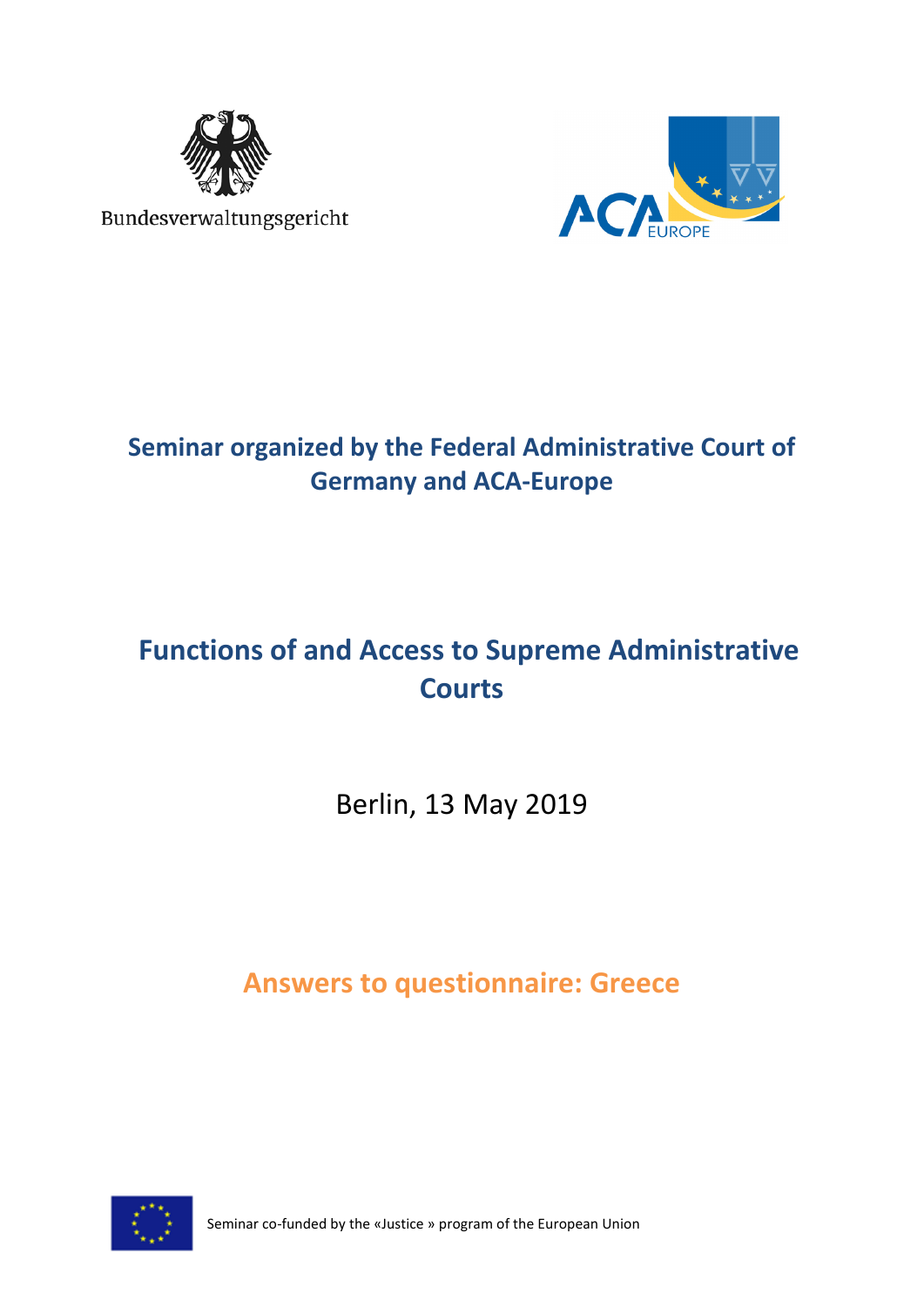# **ACA-Europe Seminar on Functions of and Access to Supreme Administrative Courts**

12 - 14 May 2019

Oberverwaltungsgericht Berlin-Brandenburg

(Higher Administrative Court Berlin-Brandenburg)

### **Introduction**

One of the most important tasks of ACA- Europe is to foster mutual understanding of the jurisprudence of the member states. The recognition and evaluation of the jurisprudence of the Supreme Administrative Courts of other member states is a key prerequisite for the development of a European legal community. For this purpose it is not sufficient to be able to read the decisions of the other member courts. In order to really understand their jurisprudence it is also eminent to understand under what conditions and traditions our colleagues perform their duties.

The conditions Supreme Administrative Courts work under are among others strongly determined by the specific functions a Supreme Administrative Court has in its national legal order. The specific functions on their part might have strong influence on how the access to the Supreme Administrative Court is designed and what scope of assessment of a case is applied. This leads to a number of questions: Which "filters", for example, does administrative procedural law incorporate into the procedure, if it does at all? Does the procedure require a special admission or can every case be brought to the Supreme Administrative Court by the parties? Are only legal questions or also facts to be discussed?

Dealing with these questions the seminar to be held in Berlin from  $12<sup>th</sup>$  to  $14<sup>th</sup>$ May 2019 hopes to contribute to a deeper mutual understanding of the decisions of the member states' Supreme Administrative Courts. It shares this objective with the closely linked seminar taking place in Dublin on  $25<sup>th</sup>$  and  $26<sup>th</sup>$  March 2019, which will lay an emphasis on the internal mode of decision making, asking how our courts decide. Both seminars will deal with different aspects of the ways of our judicial conduct, deliberation and reasoning which are all important to understand the jurisprudence of the different member states.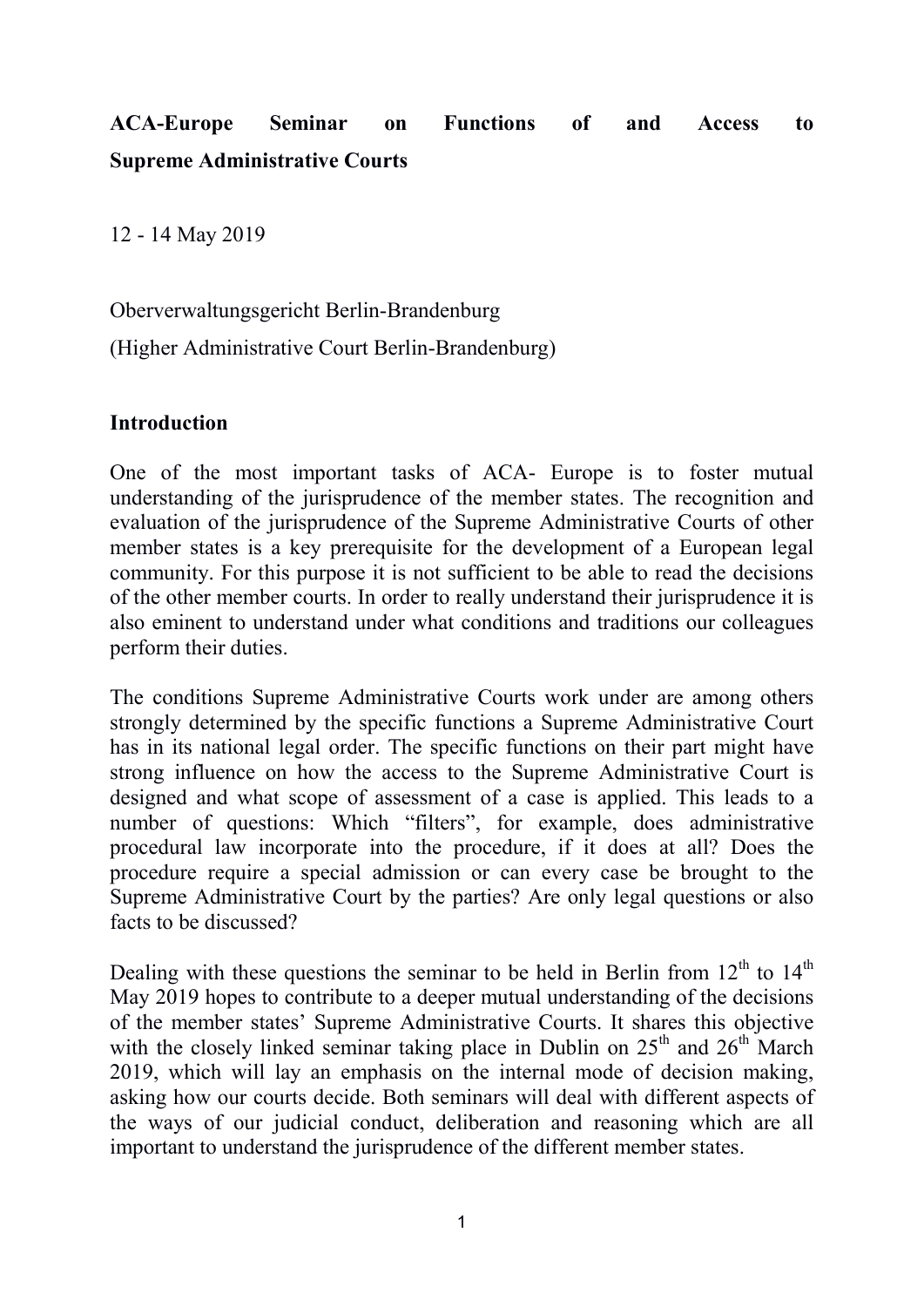These aspects cannot be studied efficiently from manuals, so ACA-Europe seminars are the right place to assess these important features of the judge's daily work.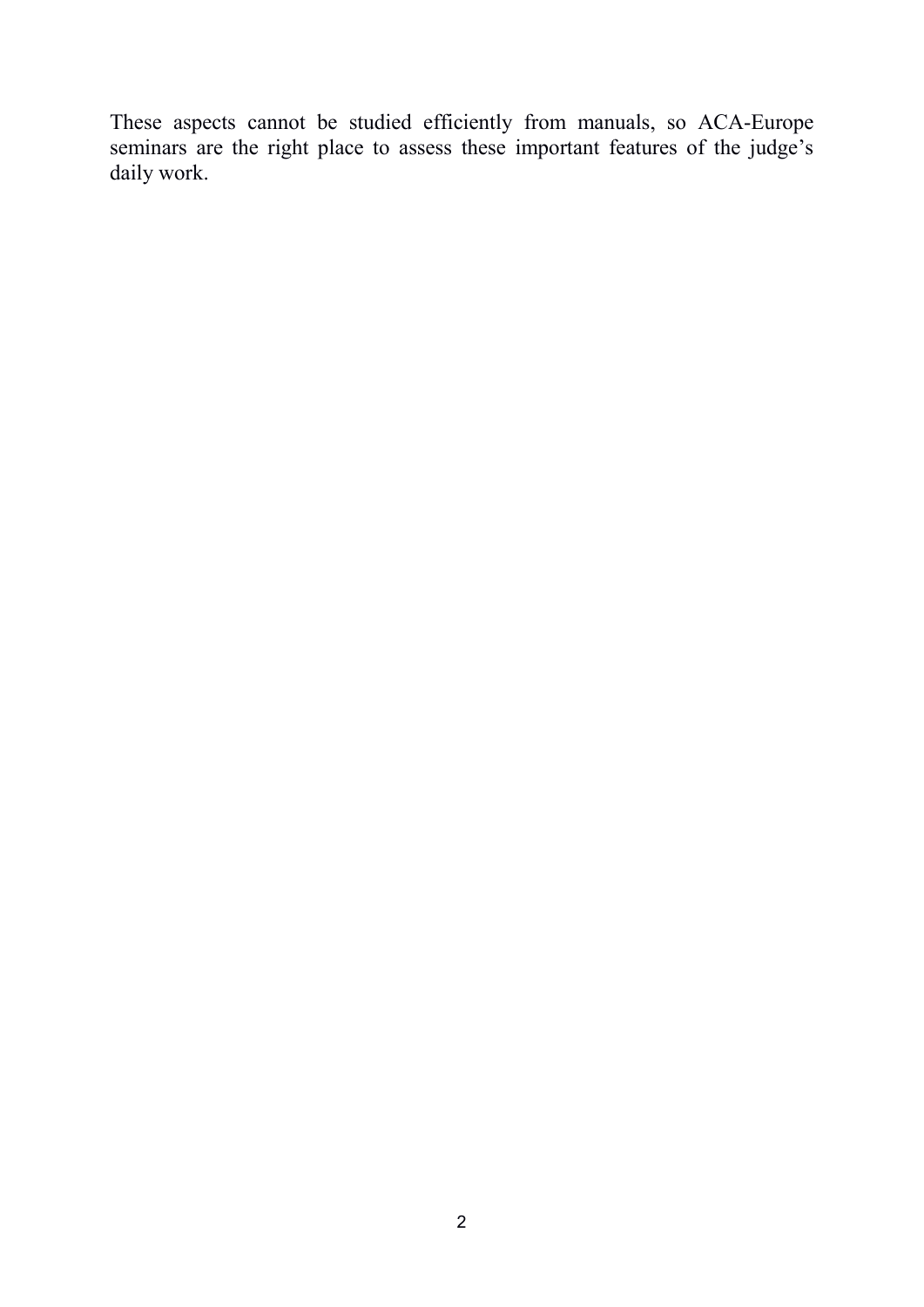## **This Questionnaire has been answered by Dr. Theodora Ziamou, Judge (Associate Councillor), Supreme Administrative Court of Greece**

### **I. Functions of the Supreme Administrative Court (SAC)**

#### 1. a) *How many instances are known in your (administrative) jurisdiction?*

There are ordinary administrative courts of first instance ("first trial courts" or lower courts) and second instance ("courts of appeal" or higher / appellate courts). The Council of State of Greece (henceforth "the Greek SAC") hears applications for revision against judgements of the administrative courts of appeal and in a few cases against judgements of administrative first trial courts. The Greek SAC acts also as a court of second instance mainly when hearing appeals against judgements of administrative courts of appeal taken in judicial review cases of lower importance allocated to them specifically by the legislator.

### b) *Does your SAC also serve as a first instance court?*

The Greek SAC acts primarily as a first instance court in judicial review cases by virtue of the Constitution which accords to the Greek SAC, since its foundation as a democratic institution in 1911 / 1929, the presumption of competence for judicial review cases. The SAC itself declared its institutional role as a Court of judicial review with Decision 478/1945, consisting in "the objective control of administrative action to the aim of safeguarding the strict adherence to the law and to the principle of legality by state organs and also in the combat of the excess of powers undertaken by the Administration, by this way corresponding to the democratic spirit of the Constitution of 1911 which is based primarily on the rule of law". Judicial review of administrative action was understood from the beginning to encompass review of constitutionality of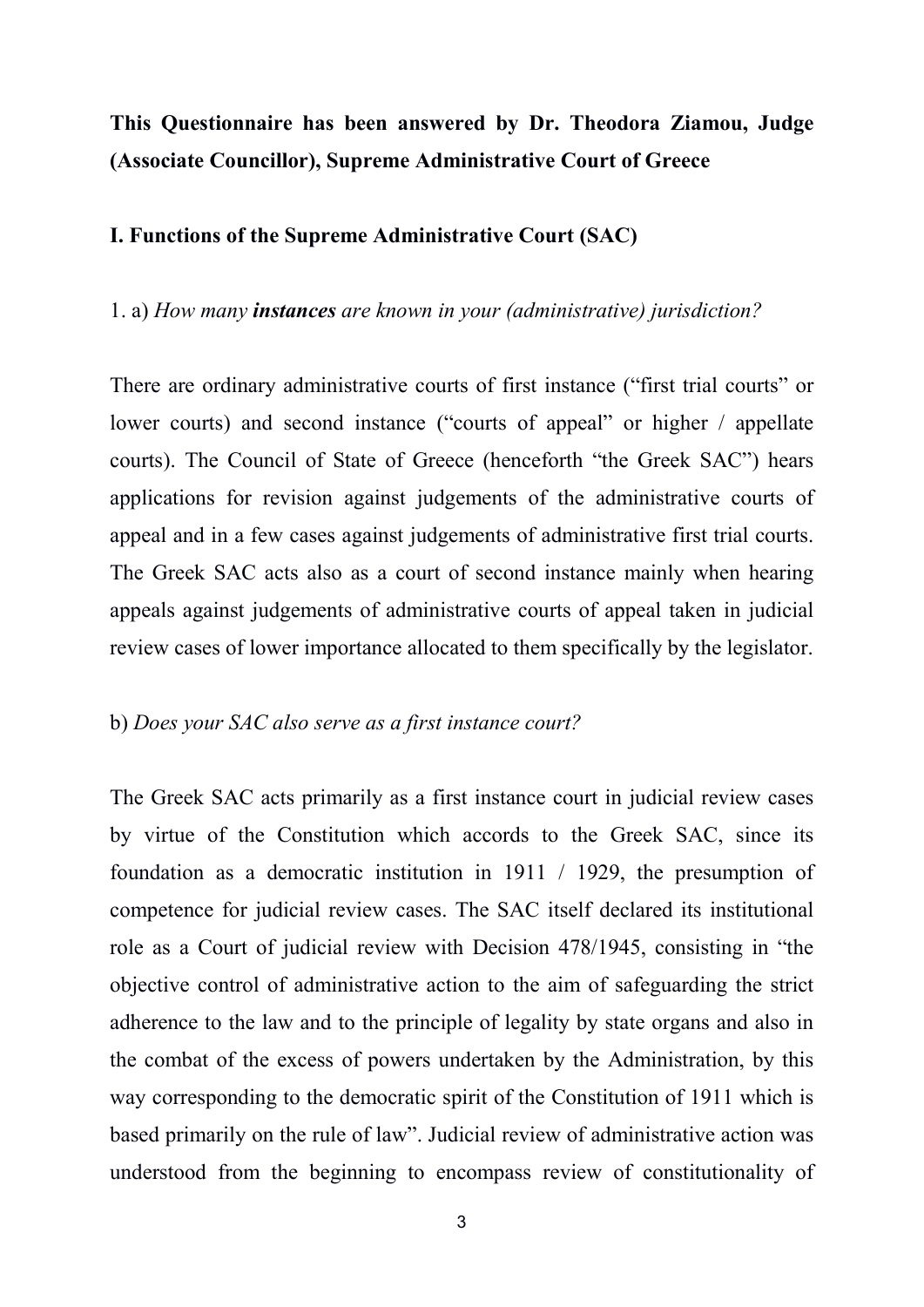statutes. With its first decision 1/1929, the Greek SAC declared that it is not hindered to review incidentally the constitutionality of statutes, drawing its authority on the constitutional provision that stipulates that courts have the obligation not to enforce a law, the content of which contravenes the Constitution. Observing the principle of legality in the workings of the Administration is the cornerstone of judicial review exercised by the SAC.

The Greek SAC acts also as a first instance court when hearing appeals against (most serious) decisions of the administrative councils of civil servants, also by virtue of the Constitution.

More specifically, according to Article 95 para. 1 of the Constitution, "The jurisdiction of the SAC pertains mainly to: a) The annulment upon petition of enforceable acts of the administrative authorities for excess of power or violation of the law" (judicial review cases) ... "c) The trial of substantive administrative disputes submitted thereto as provided by the Constitution and the statutes". According to Article 103 para. 4 of the Constitution: "Civil servants holding posts provided by law shall be permanent so long as these posts exist. (…) With the exception of those retiring upon attainment of the age limit or when dismissed by court judgement, civil servants may not be transferred without an opinion or lowered in rank or dismissed without a decision of a service council consisting of at least two-thirds of permanent civil servants. Recourse against the decisions of these councils may be sought before the Supreme Administrative Court, as specified by law."

c) *If so, under what circumstances does your court serve as a first instance court?*

- *- depending on the subject-matter?*
- *depending on the importance of the case?*
- *depending on a choice by the plaintiff (alone) or the parties (by agreement)?*
- *depending on other criteria?*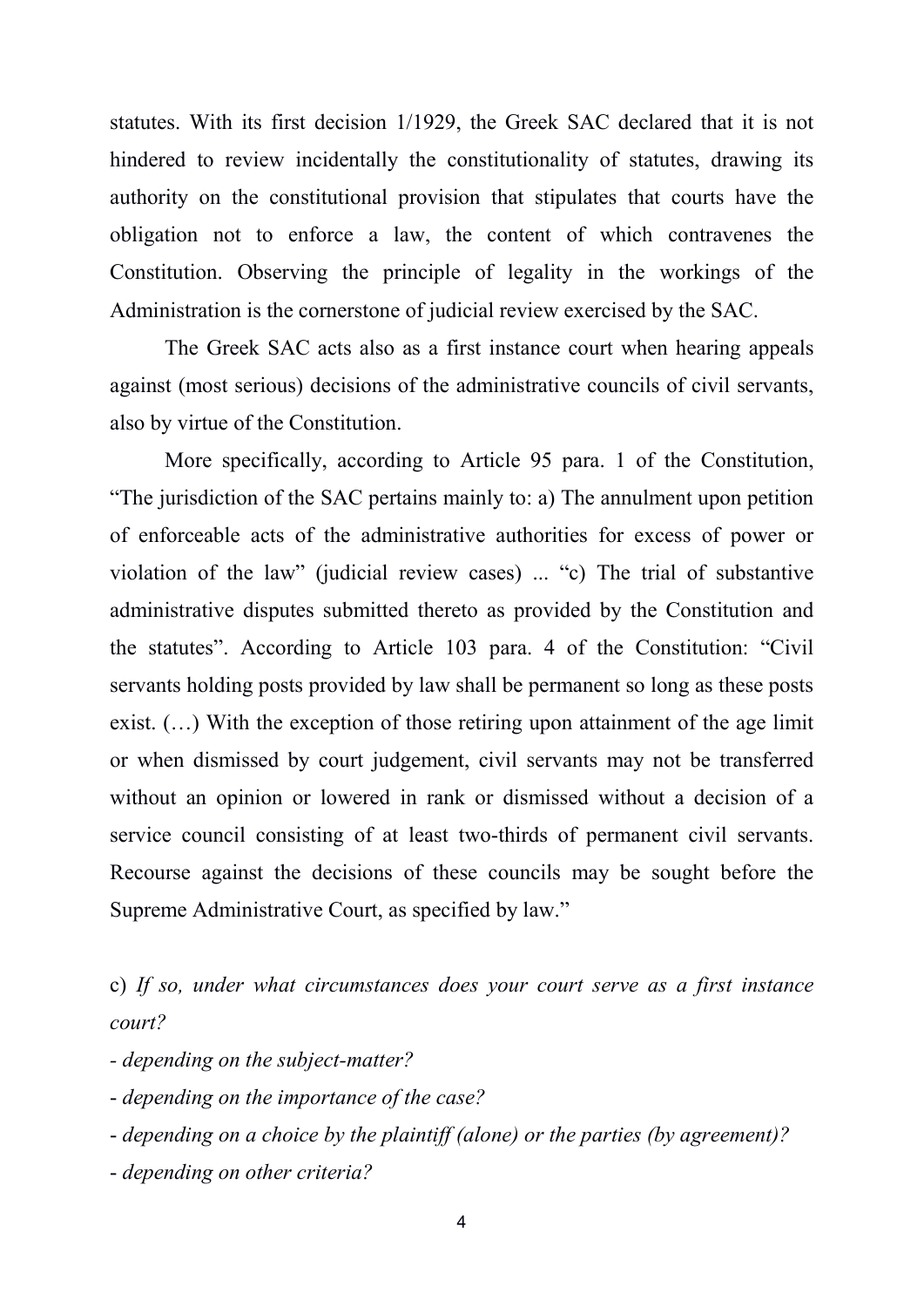### *Please explain.*

As a Court which enjoys constitutionally the presumption of general competence for judicial review cases, the SAC is distinguished from ordinary (lower) administrative courts of first instance on the basis of two separate criteria: the subject matter of the disputes and the importance / severity of the cases, as both of these criteria are put in force by the legislator and controlled (ultimately) by the SAC. More specifically:

1) The Greek SAC hears applications for annulment of illegal administrative acts (individual or regulatory) affecting (having adverse consequences on) the legal capacity or lawful position of private parties (associations, private law bodies etc.), on which these parties base a particular advantage, with the view to correct any illegalities of administrative action put forward by the applicant parties. Lower administrative courts of first instance hear claims or lawsuits of private parties who are hurt in their legal rights by executive or non-executive acts and omissions of the Administration and who ask the court to remedy their loss by granting them a benefit or monetary compensation or by recognising a particular right belonging to them or a particular legal relationship governed by law. In the latter cases (which include taxation, social security, the execution of public contracts, compensation claims against the state and public-law bodies etc.) the lower administrative courts of first instance have the power not only to annul illegal administrative acts but also to exercise full jurisdiction on both the law and the facts of the case and respecting the type of the claim filed before the court, they have the power to correct or modify illegal administrative action, so as to uphold the rights of the claimant that have been hurt (substantive administrative-law disputes / full jurisdiction). As the SAC has ruled throughout its history in a series of cases discussed in plenary session (Plenum Decisions 1095/1987, 3919/2010, 616/2013, 619/2013, 693/2013), the legislator has the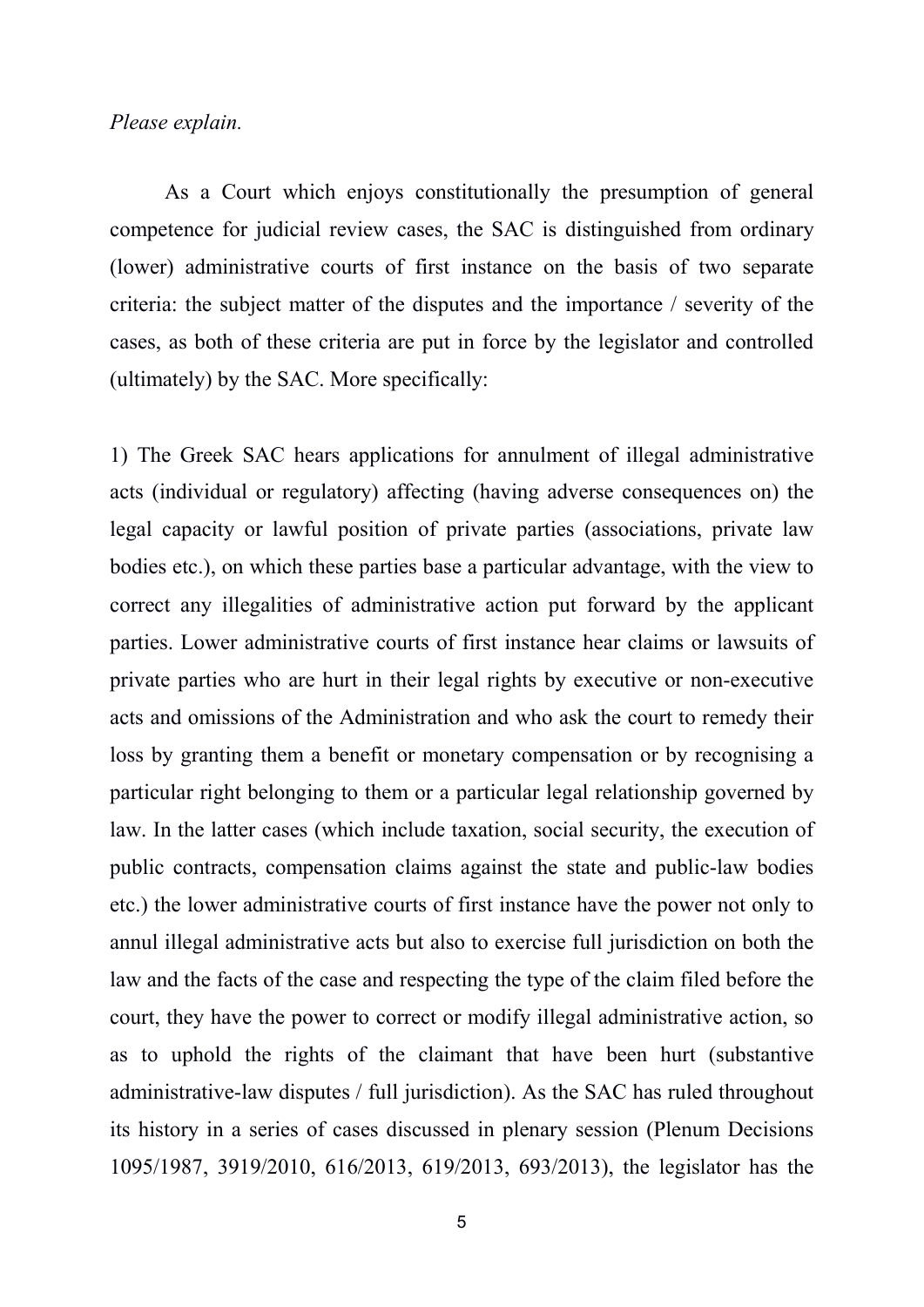discretion to transfer certain specific categories of judicial review (annulment) cases from the general jurisdiction of the SAC to the jurisdiction of the lower courts of first instance and even transpose them into substantive / full jurisdiction disputes, by taking into account their nature or their importance, as long as this does not result in the intersection of the judicial and the executive power in the fields where the executive power enjoys exclusive competence. This intersection could occur when in view of the object of the challenged individual administrative act, the conditions set for its issue, the type of review required to establish the fulfilment of these conditions and also in view of the results of the eventual judicial modification of the challenged act, the exercise of full jurisdiction by the courts would transcend the limits of the exclusive powers accorded to the executive by the legislator in the particular subject-matter and ultimately violate the constitutional principle of separation of powers. Cases that may not be transferred from the judicial review jurisdiction of the SAC to the substantive jurisdiction of the lower courts include in first line those arising from the direct challenge of regulatory acts of the Administration. This is because the Administration acts in a general, uniform and impersonal way when issuing a regulation, on the basis of statutory authorisation granted exclusively to its organs in accordance with the conditions set in Article 43 of the Constitution; the eventual judicial modification of an issued regulatory act would result in usurping the authority of the administrative organs in these particular fields by the judges.

2) As is held with standard jurisprudence of the Greek SAC, civil servants have the inalienable constitutional right to appeal directly to the SAC when they are lowered in rank or dismissed by decision of the civil service disciplinary councils, as a guarantee of their permanency in office which is safeguarded in Article 103 of the Greek Constitution. This is sought by filing the so-called "civil service appeal" directly before the SAC, which has the power to examine

6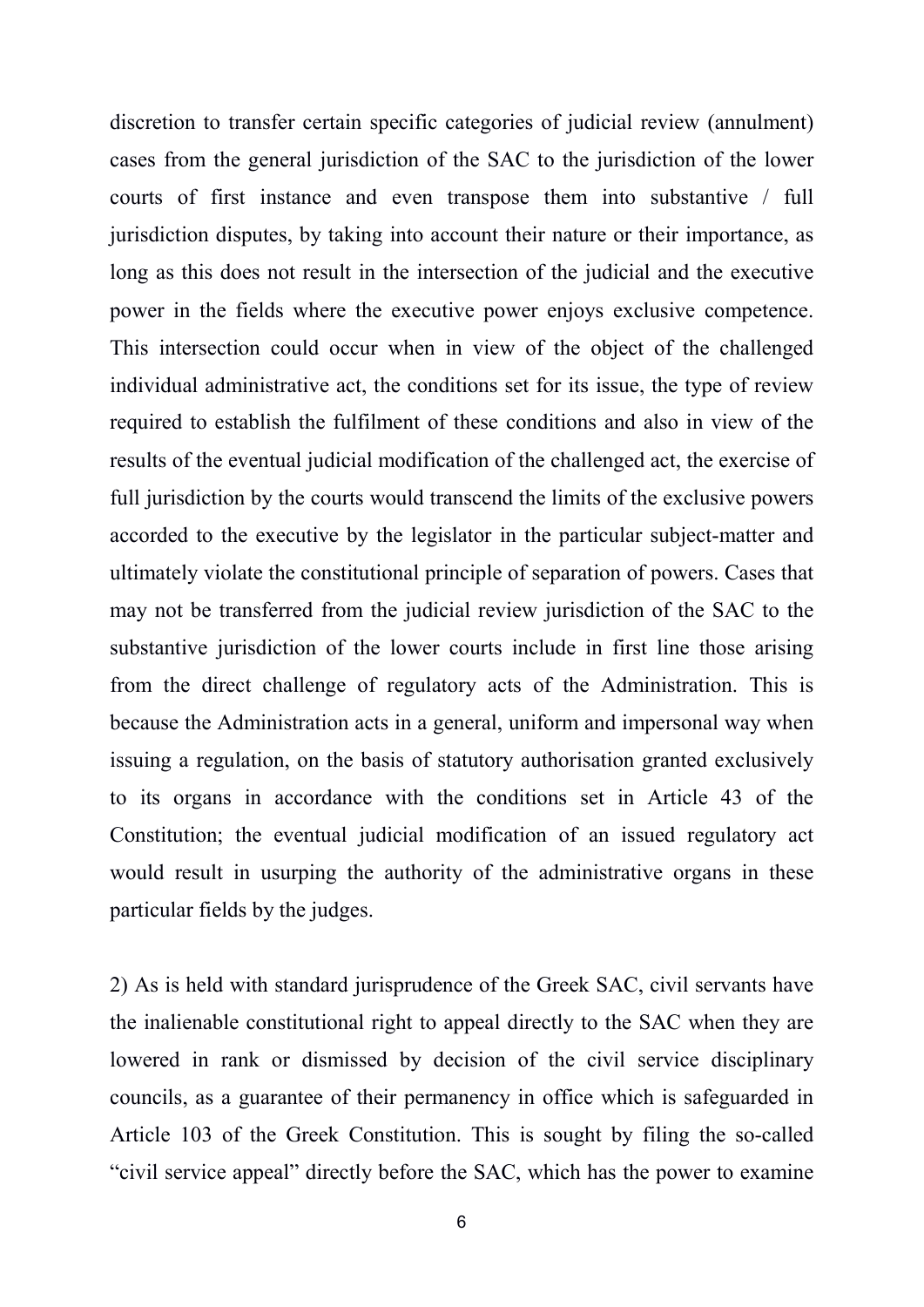the substance of the case, exercise full review of the law and the facts and ultimately modify the disciplinary penalty imposed by the civil service disciplinary council. All other decisions of civil service or military councils, disciplinary or general, are challenged before the SAC or before the administrative courts (which may act in these cases as courts of first instance or as courts of first and last instance), by application for annulment, as the legislator deems appropriate at each particular time-set, unless the legislator estimates that also other civil service disciplinary cases should be tried by the SAC for reasons of fuller and more effective judicial protection of the civil servant concerned. The limits to the discretion of the legislator, apart from the obligatory jurisdiction of the SAC according to aforementioned provision of Article 103 para. 4 of the Constitution, have been set again by the SAC (Decision of Administrative Plenum of the SAC 6/2000, 7/2001, Decision of the SAC in major session 1805/2009): The SAC remains exclusively competent: a) for applications for annulment filed by highest civil and military servants against condemnatory decisions of civil or military service disciplinary councils other than those subject to the above-mentioned civil service appeal, b) for appeals against decisions of administrative courts of appeal taken in first instance on disciplinary cases of lower military officials which result in the dissolution of the relationship with the military service.

3) The legislator enjoys also the discretion to transfer certain categories of judicial review cases from the jurisdiction of the SAC to the jurisdiction of administrative courts of appeal which act in such cases as judicial review courts of first instance (second instance court becoming then the SAC) or as courts of first and last instance, on the basis of the importance of the cases and by taking into account the need to the ease the workload of the Greek SAC as the Supreme Administrative Court of the country, in the general interest of the administration of justice (Law 702/1977).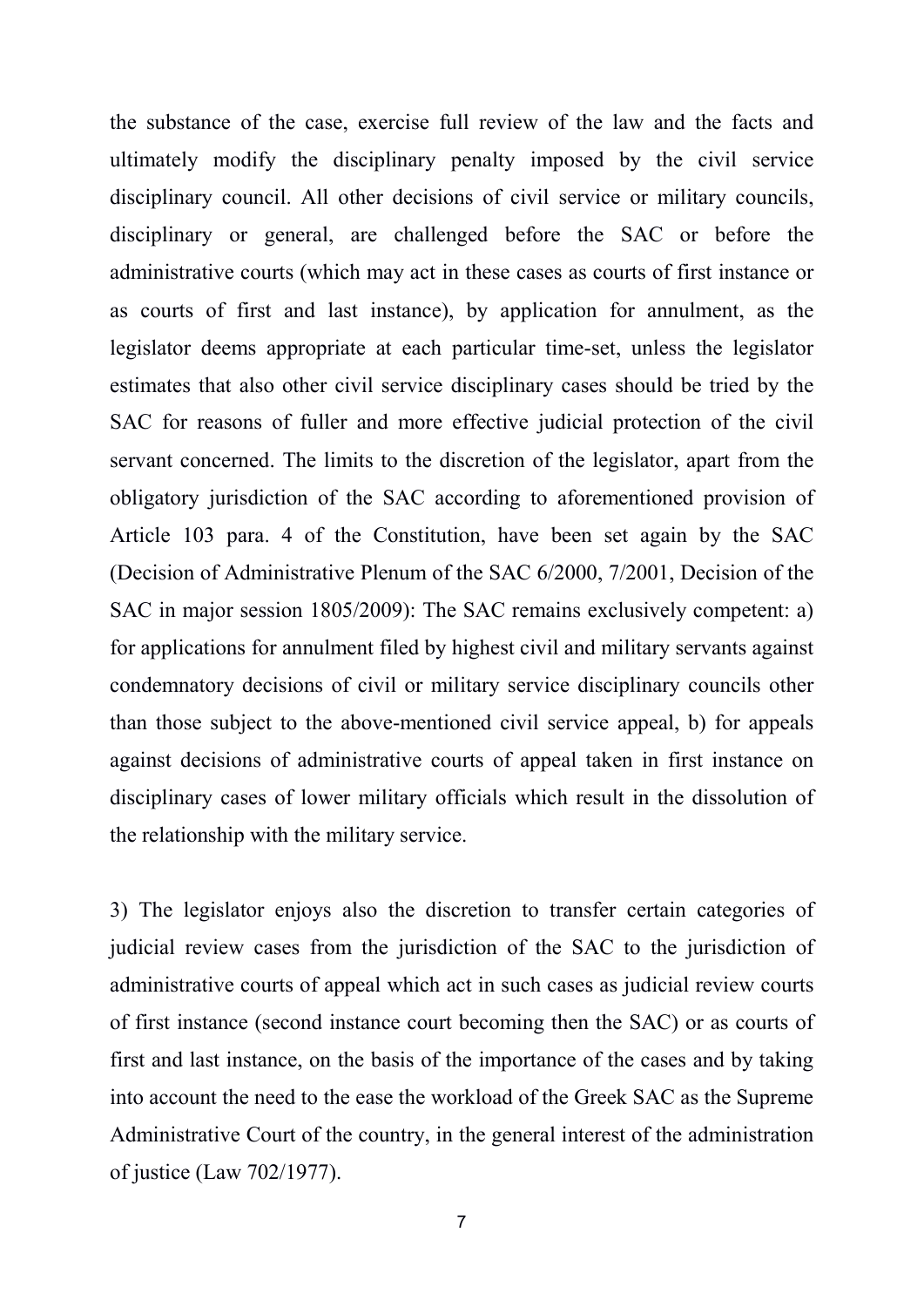*d) What is the percentage of first instance cases compared to the overall case load? Please give statistical data about the quantity of cases (not about the quality or the relative working load resp.)!*

At the time of the submission of the first edition of the present national report ( $20<sup>th</sup>$  January 2019) there are official statistical data about the workings of the SAC for the year 2017. According to the numbers of 2017, 47,5% (1750) of the total number of cases that entered the SAC (3683) have been applications for annulment (judicial review cases), 6,21% (229) have been appeals to the SAC as court of second instance, 42,43% (1563) of cases have been applications for revision, 1,57% (58) have been civil service appeals (introduced directly before the SAC) and 2,22% (82) have been other types of (exceptional) cases.

According to the official statistical data of the Greek SAC for the year 2018, which were made available to the judges in March 2019, 46,11% (1681) of the total number of cases that entered the SAC in 2018 (3645) have been applications for annulment (judicial review cases), 8,61% (314) have been appeals to the SAC as a court of second instance, 41,20% (1502) have been applications for revision, 1,37% (50) have been civil service appeals and 2,52% (92) have been other types of exceptional remedies / cases.

2.

*a) Looking at the case load of a single judge of your SAC, can you identify larger groups of cases which make up the overall case load (quantitative approach)? I.e. Provisional proceedings, proceedings of admitting an appeal, first instance proceedings, other. What is the percentage of these groups of cases in the overall case load?*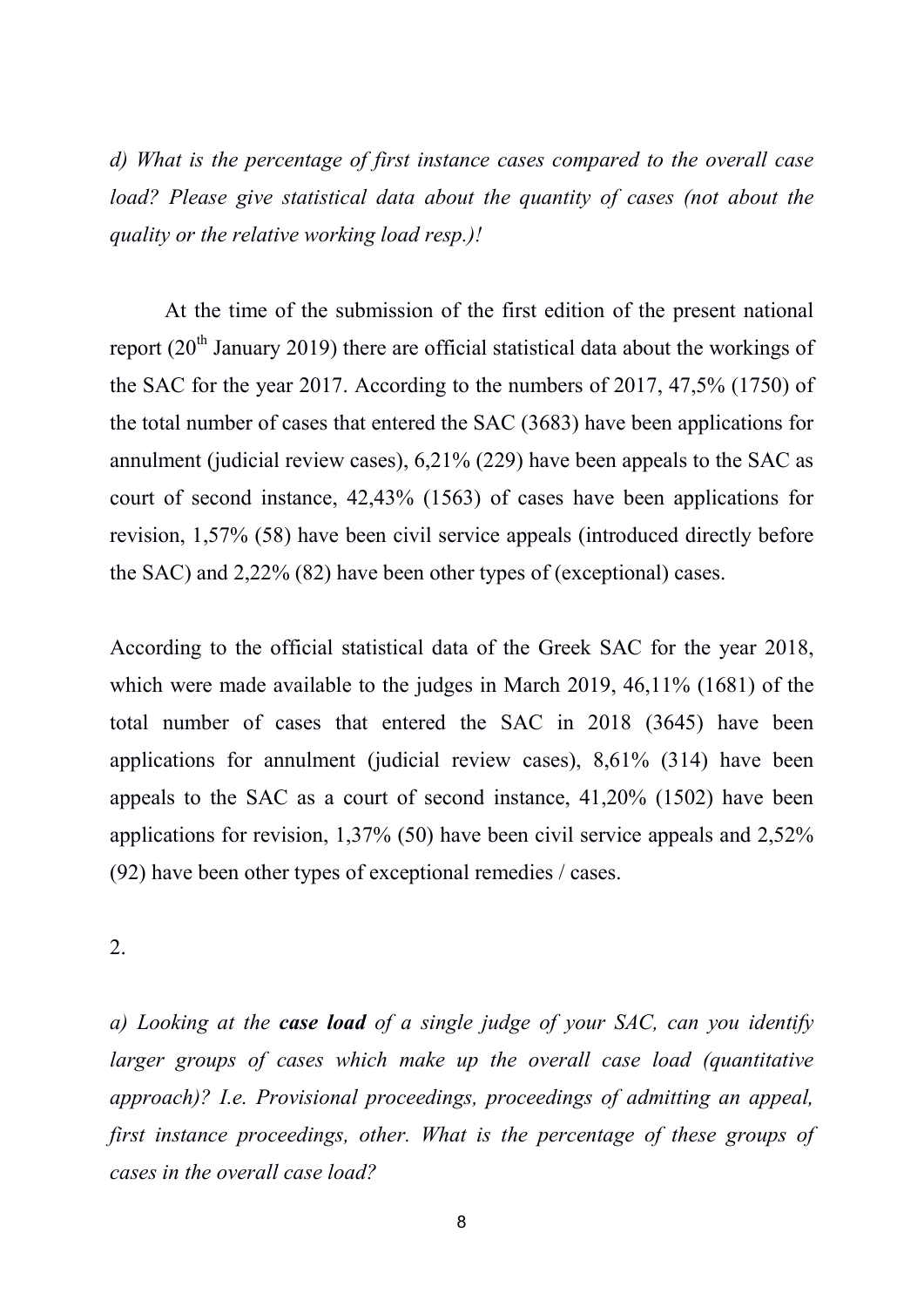Judges who are members of the three Sections of the SAC which treat primarily cases at first instance (judicial review cases, provisional proceedings, civil service appeals etc.), discuss in average, primarily judicial review cases (55%), then appeal cases (35%), then civil service appeals (6%) and provisional judicial protection requests (4%).

b) *If you can identify larger groups of cases (question a), is it possible to weigh these cases as to their complexity and thus to the amount of time required in treating them (qualitative approach)?*

This task is undertaken by the President of each Section of the Court who is responsible to allocate the cases to each judge rapporteur - member of the Section, councillor (with one judge-referendaire as their assistant) or associate judge. Since December 2018, the President of each Section receives the file of the case after it has been preliminarily reviewed and categorised as to its object, its completeness and its complexity by competent secretaries and by assistant judges appointed periodically by the President of the SAC for each section of the Court, following the President's decision of entrance into force of Article 10 of the Codified Internal Regulation of the Greek SAC dated 1<sup>st</sup> October 2013. Most cases are of normal complexity, irrespective of their categorisation as judicial review, appeals etc., but the number of complex cases allocated to each judge in each category has a lot to do with their capacities, their qualifications, their previous experience in the particular cases and their general performance in the exercise of their judicial duties.

3. a) *In appeals cases, does your SAC:*

- *review decisions of the lower courts with a view to the facts and to the law?*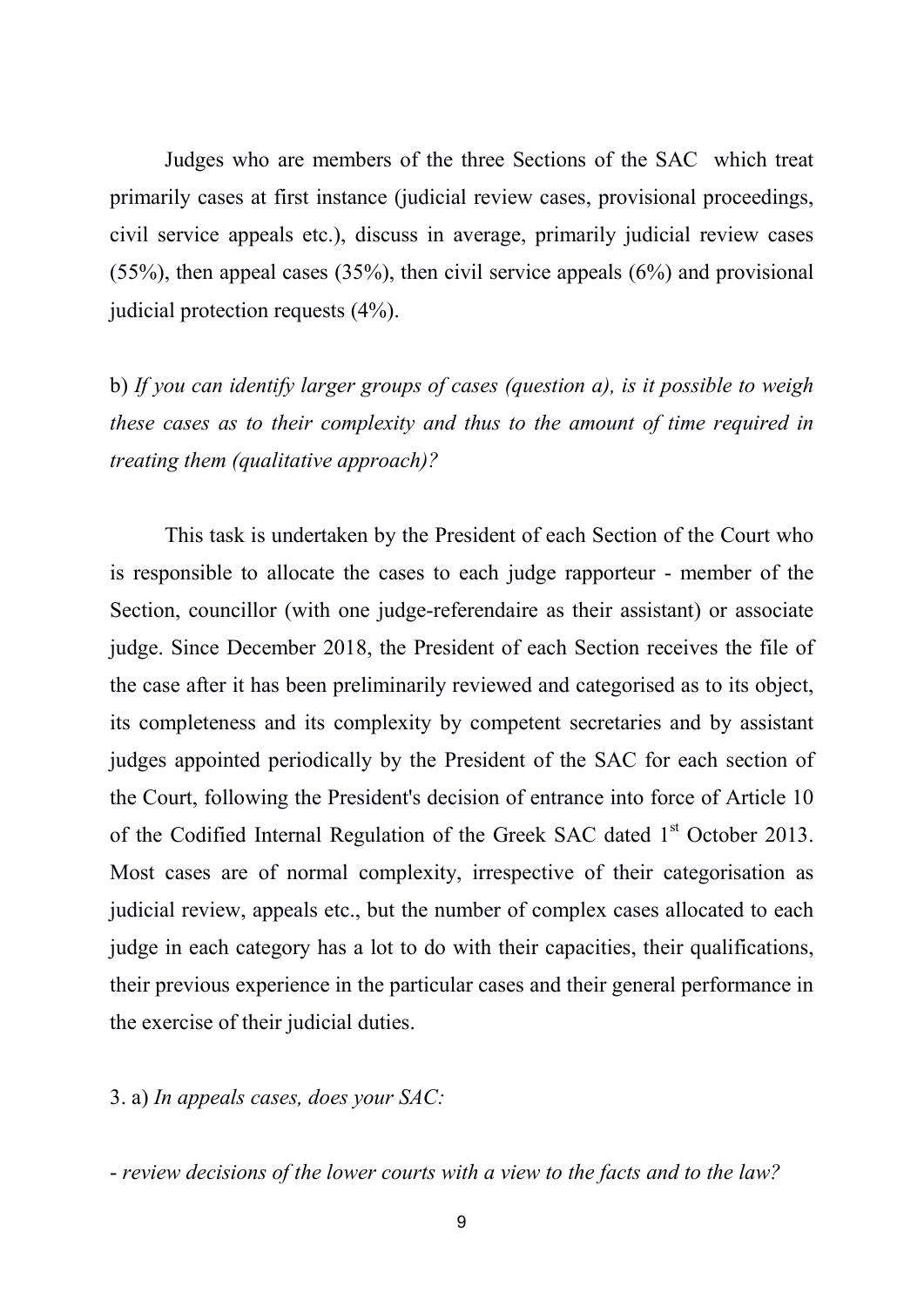- *review decisions of the lower courts with a view to the law only?* - *solely answer a(n abstract) legal question?*

The very definition of appeal cases heard by the Greek SAC is the review of the judgements of the lower courts with a view to the facts and to the law. More specifically, according to Article 64 of the Code of Procedure of the SAC (presidential decree 18/1989), the appeal to the SAC refers exclusively to errors of the seized decision taken at first instance. If the SAC accepts one of the grounds for appeal put forward by the appellant, then the SAC vacates the decision of first instance and treats itself the initial application for annulment. If the SAC finds that the initial application for annulment should be rejected, then the administrative act annulled before the administrative court of appeals which acted in the case as a court of first instance, is reinstated retroactively going back to the date of its issue.

In some situations the SAC does in fact have to answer a(n abstract) legal question only, when examining an appeal. This occurs in cases where applications for appeal lodged before the Greek SAC are rejected as inadmissible (*see below*).

4. *What are the purposes of the jurisdictional work of the SAC as a court of appeals?*

### - *the standardisation/unification of the law?*

Yes, especially since the enactment of Law  $3900/2010$  on 1<sup>st</sup> January 2011, which instituted the "filter" applicable also to appeal cases. According to these fairly recent provisions, an appeal is rejected as inadmissible if there is no specific argument put forward by the appellant party in their initial writ of appeal that the judgement of the administrative court is contrary to a judgement of the Greek SAC on the same legal matter judged previously by the SAC or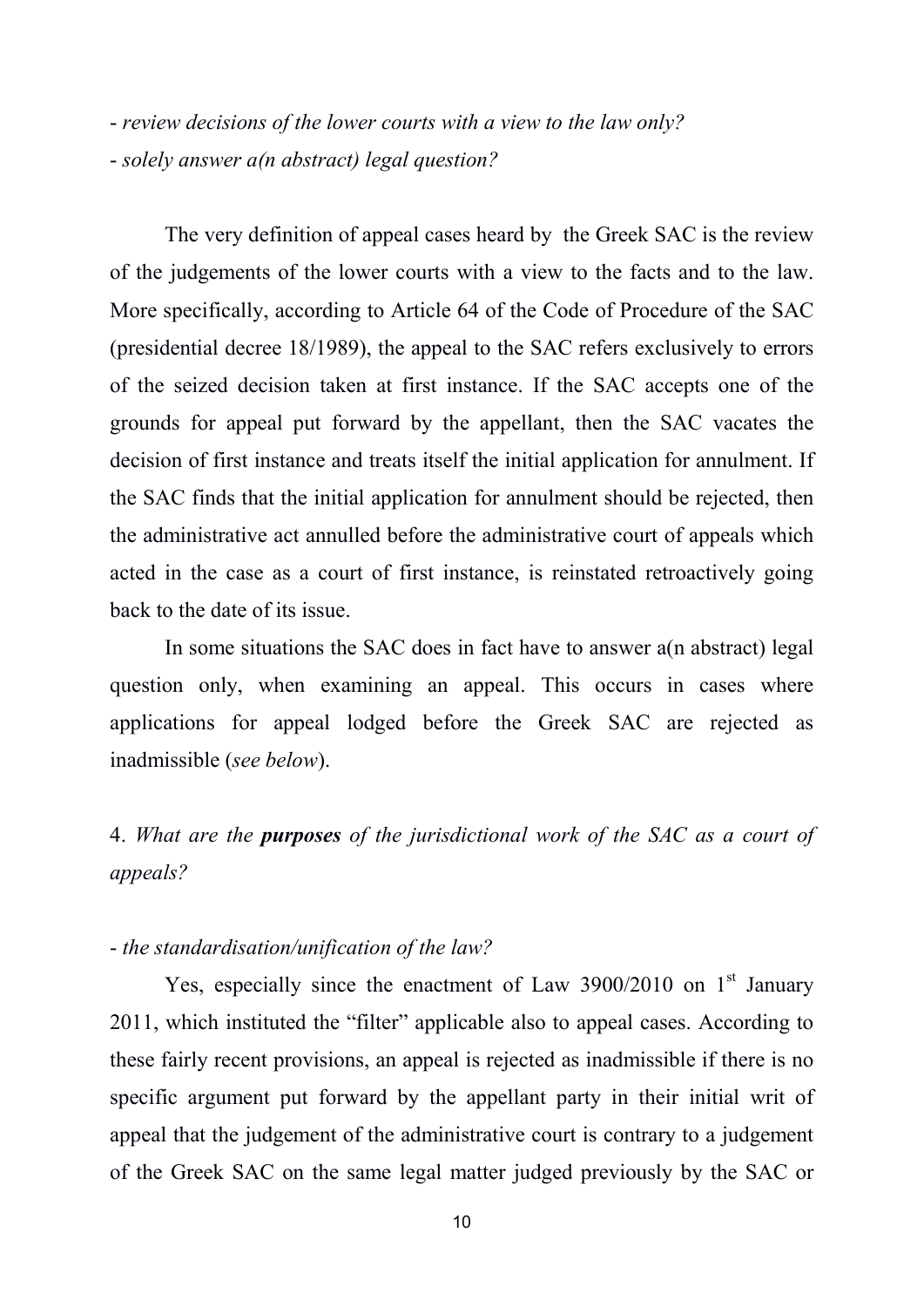other Supreme Courts of the country, or that there is no known SAC jurisprudence on the same - critical for the case at hand - legal matter, or that the lower court has ruled on a matter of constitutionality of the applicable law which has not been answered by the Greek SAC until the time of the filing of the application. By treating on the merits only appeals which are accepted as admissible on the basis of the above-mentioned criteria, the law becomes in fact standardised and unified at the level set by the Greek SAC.

### *- the deliverance of single case justice?*

This is expected in cases when an appeal passes the aforementioned filter and the appeal is heard on the merits. Then the particular facts of the case come to play and acquire major importance. However, deliverance of single case justice is mostly the objective of administrative disputes which go on trial at first and second instance and are also subject to revision by the SAC, whereby the judge looks for the deepest and fullest diagnosis of the matters of the case and for the correction of all errors of decisions of the lower courts. The trial of judicial review cases at second instance by the SAC is introduced as an exception to the general rule of the exercise of judicial review by the SAC at first and last instance with the aim to de-congest the SAC from its enormous workload. This has as consequence that in appeal (second-instance) cases, the SAC holds on to its basic role as a court of judicial review seeking to uphold the rule of law in an objective way and less to its role as a normal court seeking to correct previous decisions of the lower courts and ultimately make justice to the procedural and substantive rights of all parties involved in the case at every stage of the trial.

*- (further) development of the law?*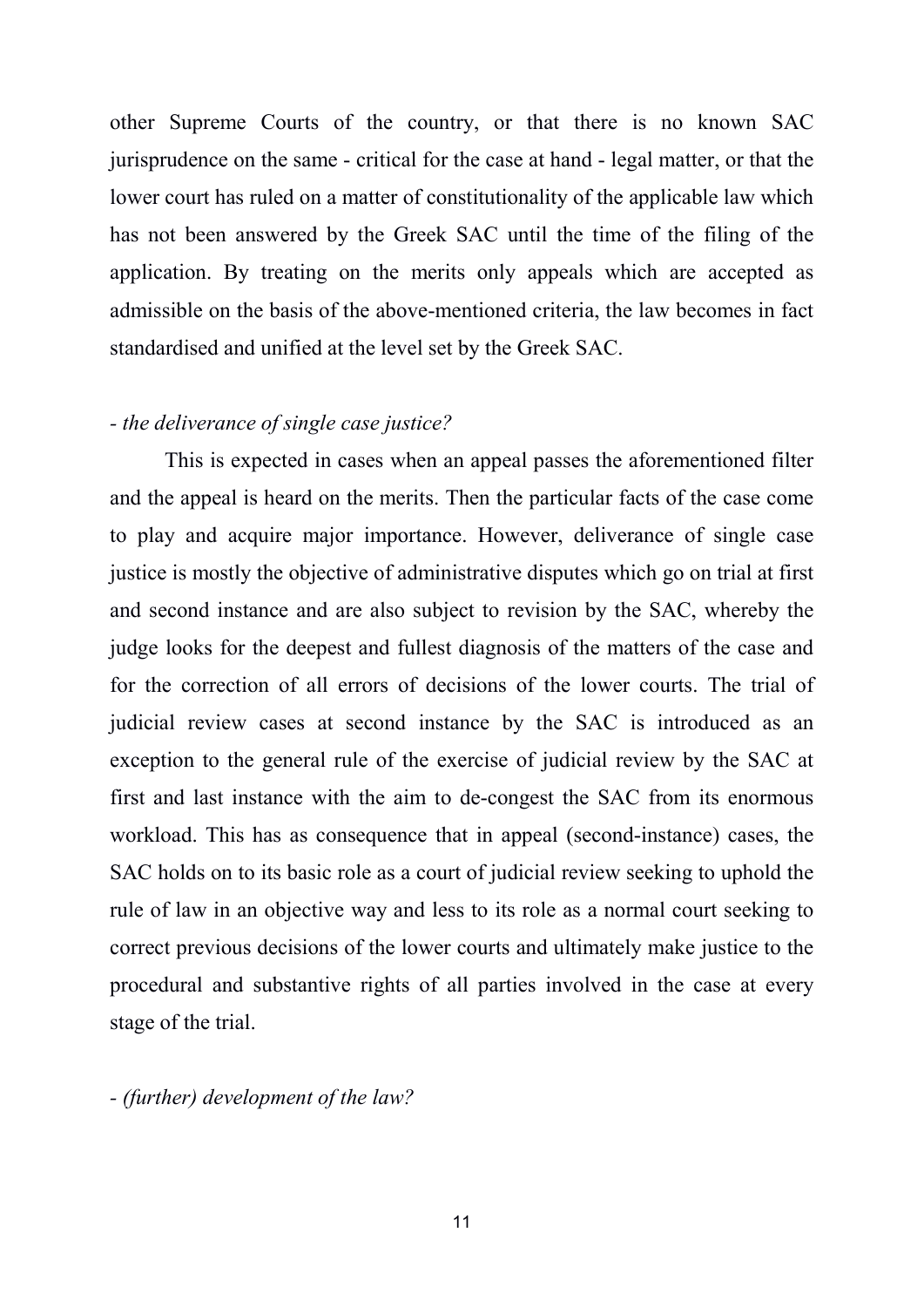If the SAC decides that the appeal is admissible because the lower court has ruled on a legal matter that has not been decided before by the Greek SAC, then, yes, the purpose of the development of the law is also served.

### *- care for adherence to procedural rules of lower courts?*

Not really, because when the SAC finds that the lower court has made a procedural error, it will not send the case back to the lower court but will rather reach a final decision on the case itself as a whole and from the beginning. However, this is not so in all cases where the lower court is found to have made a procedural error. The SAC has ruled in plenary session, yet with considerable dissenting opinion (Decision 1823/2012), that when the SAC examines an appeal and finds that the lower court has made the procedural error of not inviting properly the independent administrative authority which issued the challenged act to take part in the proceedings, but invited only the supervising Minister, the SAC has to vacate the decision of the lower court and remit the case to it for trial after proper adherence to all procedural rules of the pre-trial stage, save in cases where the SAC estimates that sending the case back to the lower court for trial is detrimental to judicial economy and deems appropriate to discuss the application for annulment as a court of first instance, making use of its general jurisdiction in judicial review cases.

# 5. *a) What are the purposes of the jurisdictional work of the SAC as a court of first instance?*

As aforementioned, the fundamental purpose of the jurisdictional work of the SAC as a court of first instance is to uphold the principle of legality of the Administration, examined objectively, as a matter of interest to a state based on the rule of law and not not only insofar as the behaviour of the Administration violates the individual rights of citizens in particular subject-matters.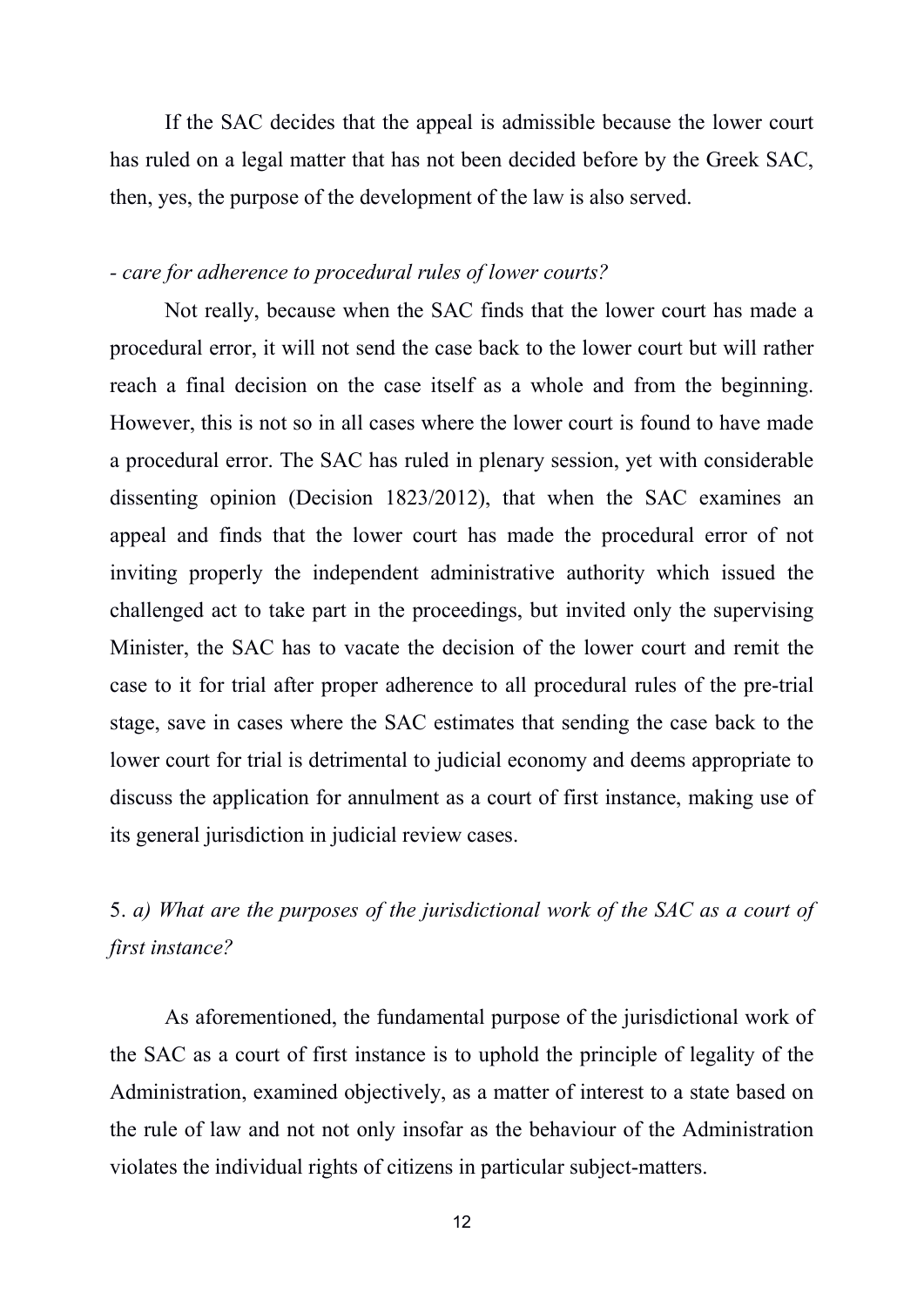### b) *What is the rationale of assigning certain proceedings to the SAC as a court of first instance?*

As aforementioned, the rationale can be found in the specific constitutional provisions and consists in serving the democratic nature of the Institution by staying close to each individual citizen aggrieved by the Administration.

However, for reasons of judicial economy and of decentralisation in the administration of justice, certain categories of judicial review cases of lower importance are heard by administrative courts of appeal. More specifically, with Laws 2721/1999, 2944/2001, 3659/2008 certain categories of judicial review cases were transferred from the jurisdiction of the SAC to that of ordinary administrative courts of appeal as courts of first instance; laws 2944/2001, 3659/2008 and 3900/2010 abolished the jurisdiction of the SAC as an appeal court judging at second instance judicial review cases; laws 2721/1999 and 3659/2008 transposed certain categories of judicial review cases to cases of full jurisdiction (*pleine juridiction*), mainly administrative fines and other ordinary sanctions. As a result, according to Article 1 of Law 703/1977, as modified by subsequent laws, the competent administrative courts of appeal hear cases pertaining to: the appointment and general service status of civil and military functionaries of the State, of local authorities of first and second degree and of all other public law bodies / the status of pupils and students and all matters of education / the appointment and general service status of the personnel of the State, of local authorities and of all public law bodies, irrespective of the nature of their working relationship as public law or private law and also of the personnel of private law bodies when their appointment is made on the basis of a public law procedure / the foundation, function and sanctioning of private-law educational centres / matters of compensation of owners of land for loss of property for land use or urban planning purposes / the application of legislation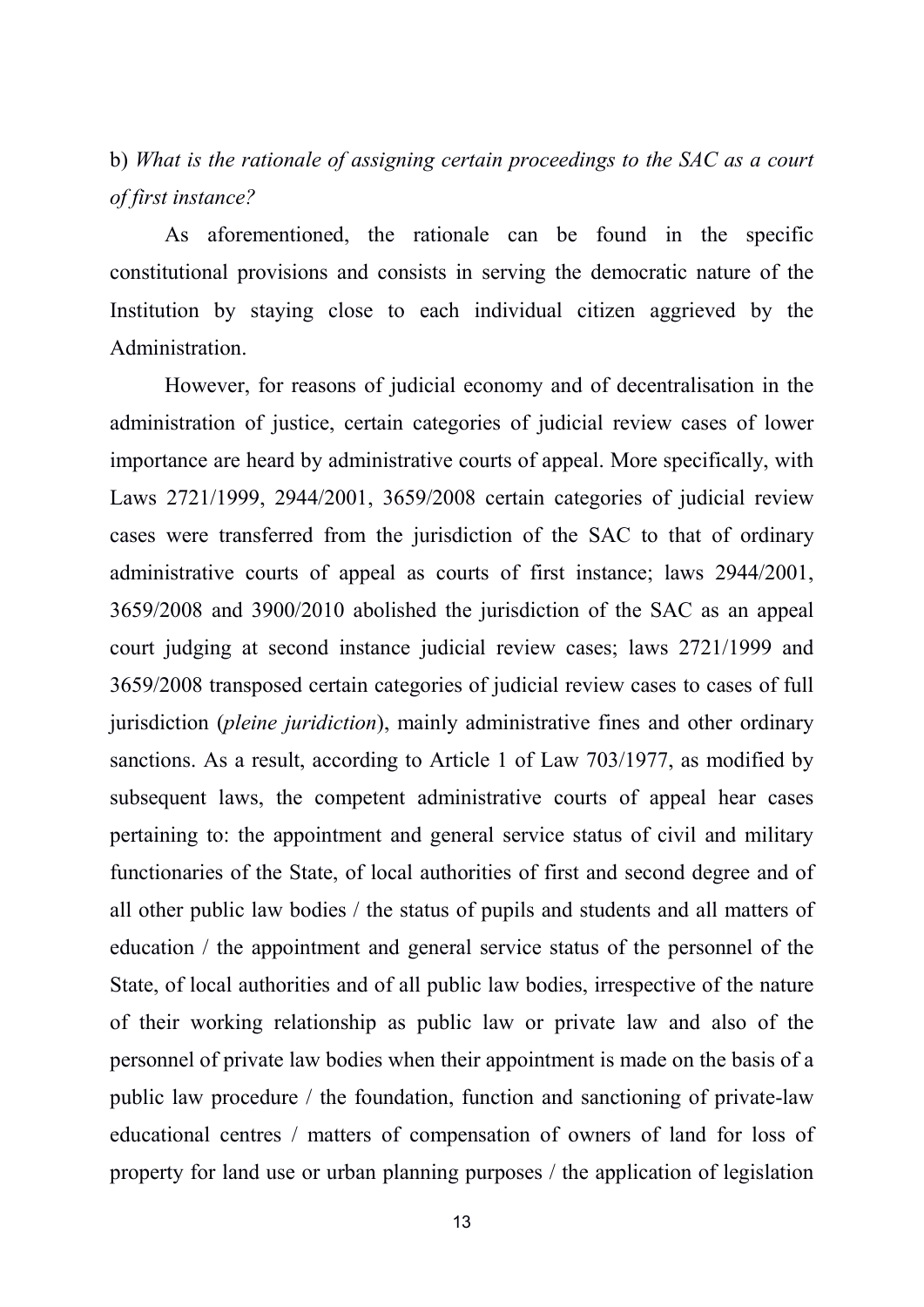on unauthorised buildings / the issue of building licences and licences to cut trees or connect buildings with public-use networks / outdoors advertising / the application of legislation on local authorities except for those relating to the organisation and function of their services which are heard by the SAC / the licensing of all professional activities and establishments and of product circulation / the application of sports legislation / the characterisation of land as forest land or as land dedicated to reforestation / the application of legislation on public notaries, land registrars, auditors, customs clearers, stockbrokers, court bailiffs etc. On the other hand, the SAC remains competent to hear judicial review cases at first and last instance on the appointment and status of judges and the personnel of the Legal Council of the Greek State / on the appointment and dismissal of professors of universities and higher technological institutions / on the appointment and dismissal of highest civil servants / on the promotion to the Ambassador's degree / on the filling of the places and demobilisation of the Heads of the three Army Branches and of the Police / on the promotion to the degree of General Director of the Administration.

### 6. *a) Is there a separate constitutional court in your country?*

There is no separate constitutional court of the type known in other European countries. There is, though, the Special Highest Court of Article 100 of the Greek Constitution, which has a competence, *inter alia*, the settlement of controversies on whether the content of a statute enacted by Parliament is contrary to the Constitution, or on the interpretation of provisions of such statute when conflicting judgements have been pronounced by the SAC, the Supreme Civil and Criminal Court or the Court of Audit. This Court is composed of the President of the Supreme Administrative Court, the President of the Supreme Civil and Criminal Court and the President of the Court of Audit, four Councillors of the Supreme Administrative Court and four members of the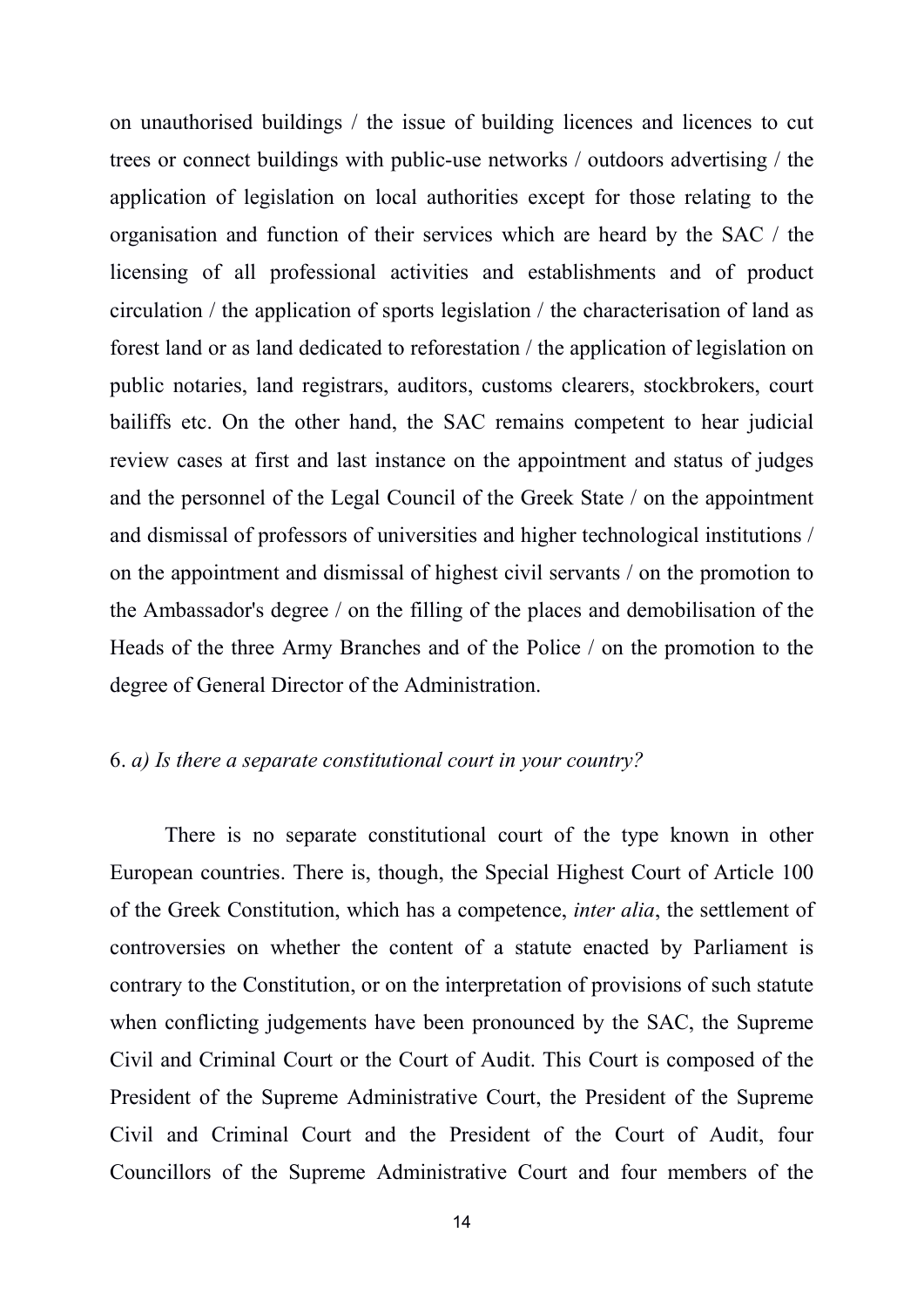Supreme Civil and Criminal Court chosen by lot for a two-year term. The Court is presided over by the President of the Supreme Administrative Court or the President of the Supreme Civil and Criminal Court, according to seniority and when hearing constitutional law conflict, its composition is expanded to include two law professors of the law schools of the countries' universities, chosen by lot. The judgements of this Court are irrevocable. Provisions of a statute declared unconstitutional are invalid as of the date of publication of the respective judgement or as of the date specified by the ruling.

#### b) *Does the SAC in your country serve as a constitutional court?*

According to Article 100 para. 5 of the Greek Constitution, when a Section of the Supreme Administrative Court judges a provision of a statute to be contrary to the Constitution, it is bound to refer the question to the respective plenum, unless this has been judged by a previous decision of the plenum or of the Special Highest Court on the same constitutional article. In such cases the plenum is assembled into judicial formation and decides definitively. This regulation also applies accordingly to the elaboration of regulatory decrees by the SAC as provided for in Article 95 para. 1d of the Greek Constitution. The SAC serves as a constitutional court in such situations, enjoying the factual authority of its judgements, as it does also in the cases it hears as "model or pilot" trials on matters of general importance, including constitutional matters (*see below*). Normally, when the SAC quashes in plenary session extensive administrative action for reasons of unconstitutionality of the authorising legislation, the legislator is expected to reform its legislation in accordance with the criteria set by the SAC, so as to enable the conformity of the Administration to its rulings, adhering, at the same time, to the principle of equality of all citizens before the law, whether applicants to the SAC or not (Plenum Decision 258/2018).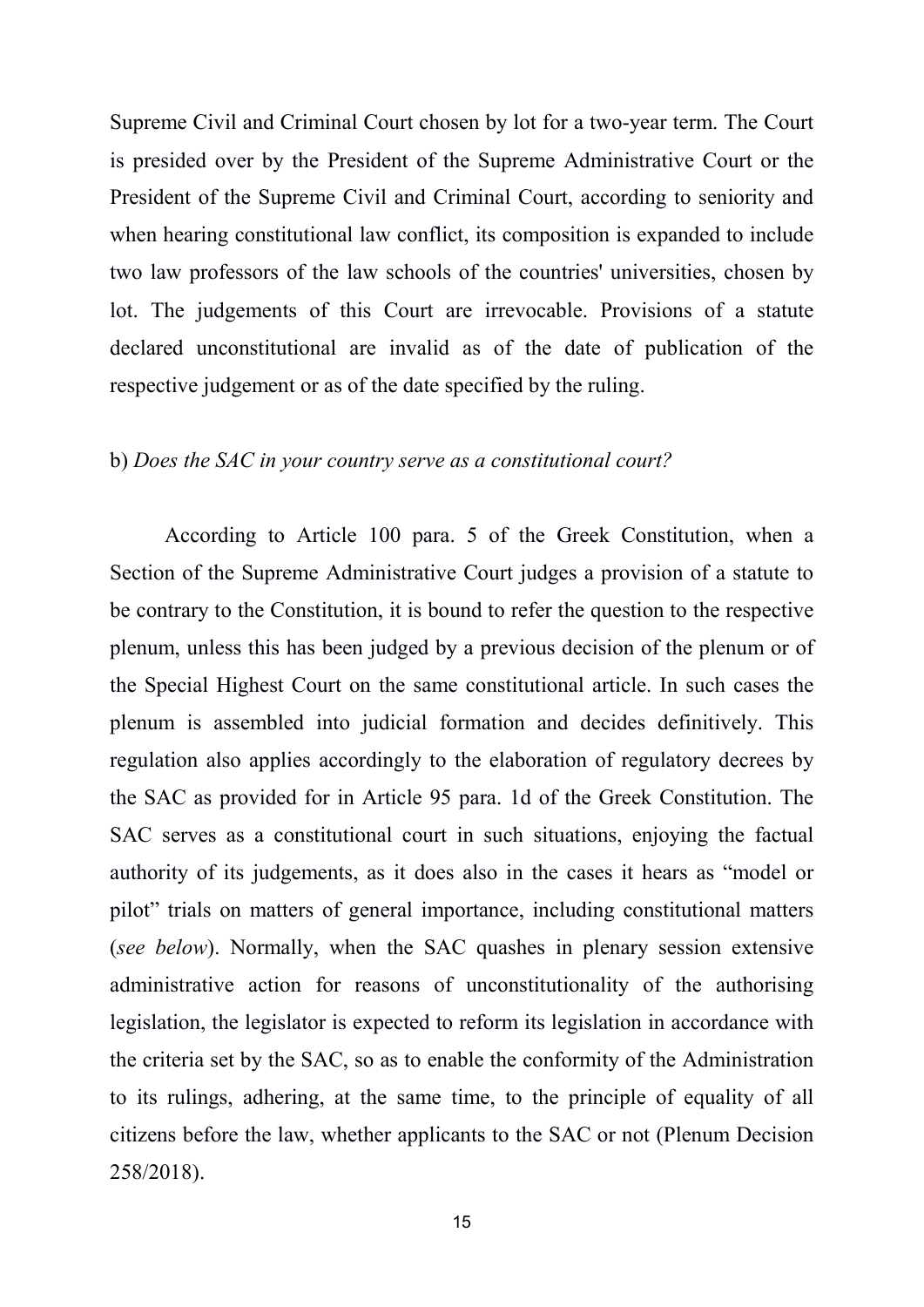# c) *In how far does your SAC consider constitutional law, especially fundamental rights?*

According to Article 87 para. 2 of the Constitution, in the discharge of their duties, judges are subject only to the Constitution and the laws; in no case whatsoever are they obliged to comply with provisions enacted in violation of the Constitution. Furthermore, *a*ccording to Article 93 para. 4 of the Constitution, the courts are bound not to apply a statute whose content is contrary to the Constitution. These provisions are taken to mean that the SAC, like any other court of the country, is obliged to control the constitutionality of the content of statutes and other legislative instruments (that bear the necessary formalities), but not the parliamentary procedures leading to their issuance. Accordingly, the SAC may not directly order the Parliament to change a law or to issue a new law in the way prescribed. However, the SAC, while exercising its constitutional competence to control and monitor the conformity of the Administration to its decisions with which a certain statute was deemed unconstitutional, it has also the power to control if the legislator has followed the criteria that the Court has set in its decisions when issuing a new law in replacement of the law that was deemed unconstitutional, as part of the general obligation of all organs of the State (legislative or administrative/executive) to conform to irrevocable decisions of the judiciary. (See Decision 21/2015 of the Three-Member Council of the SAC established to control the conformity of the Administration to the plenum decisions of the SAC on the unconstitutionality of the economic crisis laws that introduced excessive cuts on the salaries of army and police officers.)

As a procedural matter, the Greek SAC considers constitutional law insofar as the judges find that the applicable law violates a constitutional law provision and also insofar as the applicant claims that there has been a violation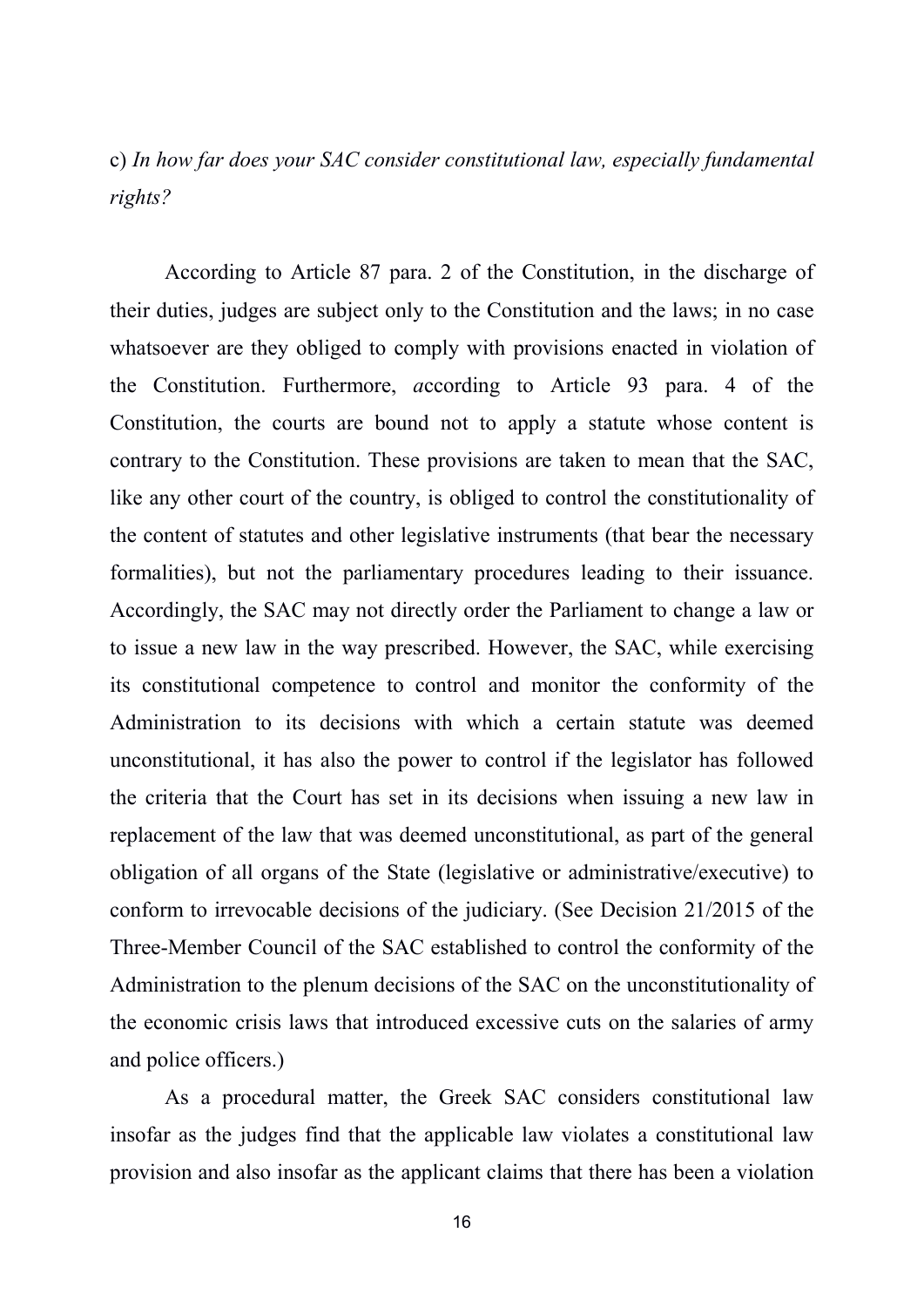of a constitutional law principle or individual right by the Administration in issuing an act that affects adversely his legal interests.

d) *If there is a separate constitutional court, is there a special/extraordinary remedy against (final) decisions of the SAC to the constitutional court claiming violations of constitutional law?*

As aforementioned, only in the case that the SAC decides differently on the constitutionality of a particular statutory provision than the other Supreme Courts of the country have done on the same legal matter, the SAC itself, but not the parties or other citizens, sitting in plenary session, has the constitutional obligation to refer the case to the Special Highest Court of Article 100 of the Constitution, for a final and irrevocable decision on the constitutional matter in question (*see below*).

Beside that, extraordinary remedies against final decisions of the SAC on constitutional matter, may be brought before the SAC directly in the following two cases:

1) In cases where the Special Highest Court has taken a decision retroactively declaring a law unconstitutional in accordance with Article 51 para. 4 of the Law on the Special Highest Court, an application for review (repetition of procedure) may be made in respect of any irrevocable judicial decision, including decisions of the SAC, taken during that period and founded on provisions held unconstitutional. Such application may be made by any party within six months as from the publication of the Special Court's decision. For the remainder, the ordinary procedure before the court in question shall be upheld and it shall disregard the provision declared unconstitutional. The Plenum of the SAC has restricted the scope of application of the extraordinary appeal to review an irrevocable decision on the SAC on the basis of an opposite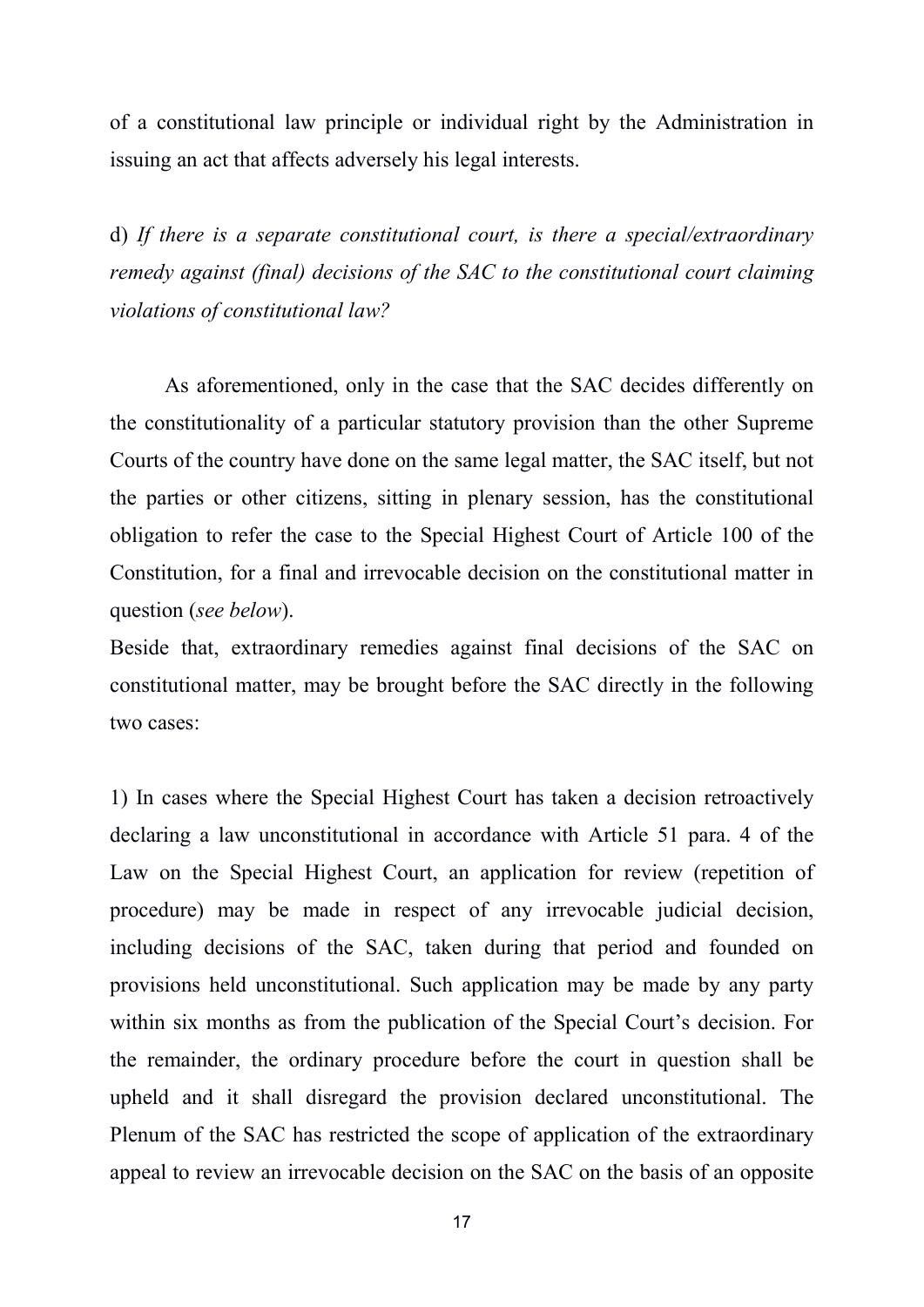decision of the Special Highest Court, to cases where the SAC has completely disregarded the decision of the Special Highest Court. The Plenum of SAC has excluded from the scope of application of the said provision the cases whereby either the interpretation given by the SAC to the same legal provision or the application of the decision of the Supreme Highest Court on the case resolved by the SAC, are simply doubted by the parties (Plenum Decision 3473/2011).

2) Jurisprudence has expanded the scope of application of Article 23 of Law 3900/2010 (which added a new Article 105A to the Code of Procedure before Administrative Courts) to cover also the jurisdiction of the SAC. This provision stipulates that plaintiffs can ask for the repetition of procedure before the ordinary administrative court that has issued a final decision on a matter which has been judged in an opposite way by the European Court of Human Rights (ECHR), on the condition, *inter alia*, that the ECHR has provided in its own judgement adequate reasoning and full evaluation of the facts of the given case. More specifically, according to decision 1993/2016 of the SAC (taken in broad session by the tax section of the SAC), plaintiffs can address the SAC with an application to repeat the trial that took place before the SAC and which ended either with the rejection of an application of revision against the decision of the ordinary administrative court as inadmissible or with the rejection of the application of revision with a reasoning that contravenes the ruling of the ECHR on the same matter.

e) *If there is a separate constitutional court and your court considers constitutional law, too, how would your court handle a case, if your court deems a relevant law as unconstitutional?*

According to the Greek Constitution, the SAC may only deem a law unconstitutional sitting in plenary session. As aforesaid, if one of the Sections of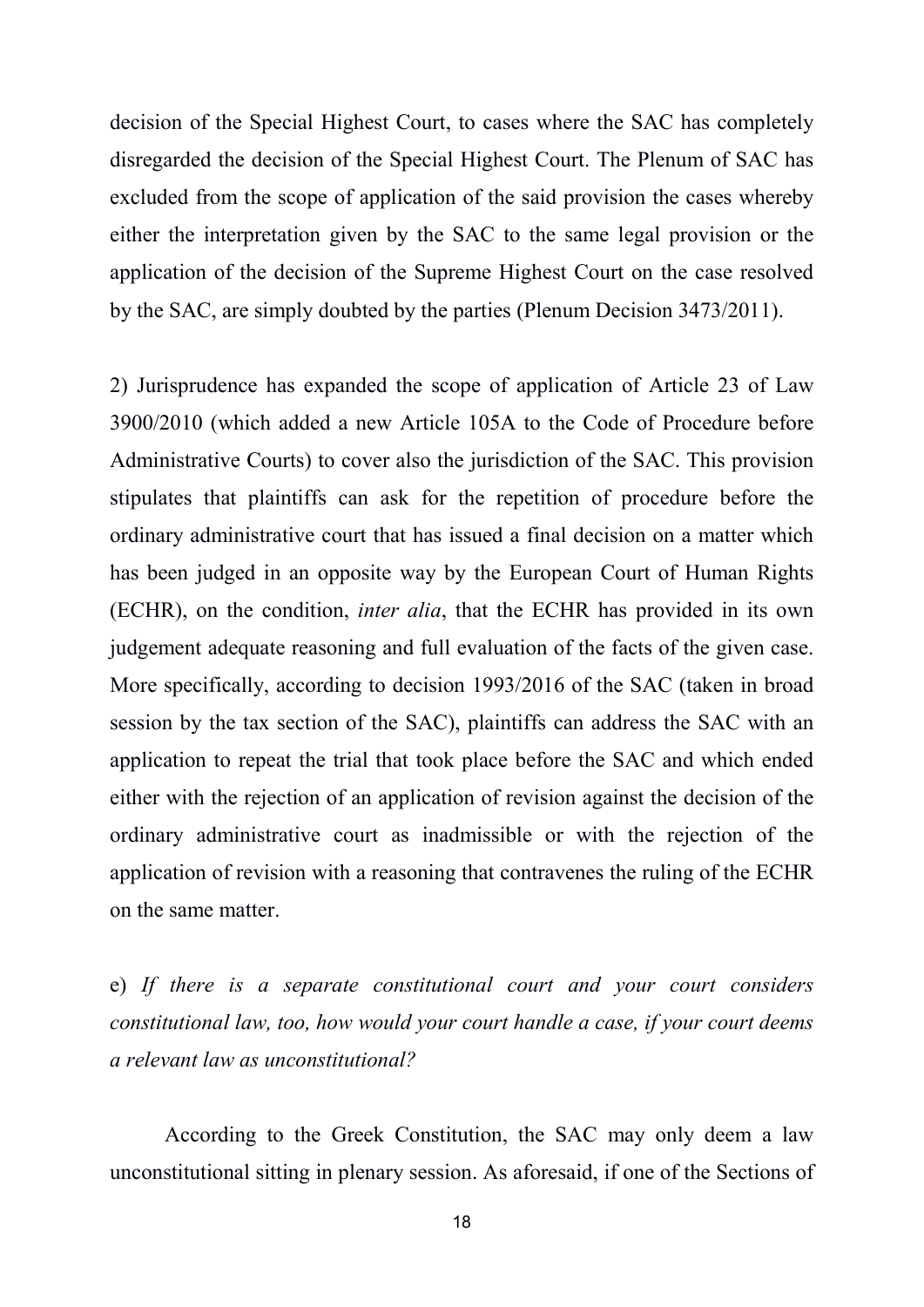the SAC reaches a (preliminary) decision on the unconstitutionality of the applicable law, it is under the constitutional obligation to direct it to the plenum. If there is no opposite jurisprudence by the other Supreme Courts of the country, then the ruling of the SAC on the unconstitutionality of a particular statute stands as it is and while it does not have a legally binding force on cases other than the one decided, it has an enormous influence on how all other courts, the Administration and the Parliament treat the constitutional issue addressed in future situations. This influence is based on the authority that the Greek SAC has built for itself during all the years of its operation, which is in turn owed to the deep and extensive reasoning that it provides in its decisions and to the independent stance that it has steadily exhibited against governmental authority over the years ever since its foundation.

In all other regular cases in which the SAC deems a relevant law as unconstitutional, the SAC will simply not apply this law in the given case, quash the challenged administrative action based on that law or deny the applicant the advantage granted to him by the unconstitutional law. If the unconstitutional law itself denies an advantage which can be based on another existing constitutional law, then the SAC will grant the advantage by basing its decision on that other law. Depending on the particularities of the case, after judging the law in force as unconstitutional, the SAC can also apply previous law, e.g. in order to secure the equal treatment of all cases whether they fall under previous law or under the law that was found unconstitutional (salary cases).

*f) If there is a separate constitutional court in your country, can plaintiffs challenge administrative acts also before the constitutional court (i.e. without bringing the case before the SAC first)? If so, how are actions before the constitutional court related to the proceedings before the SAC?*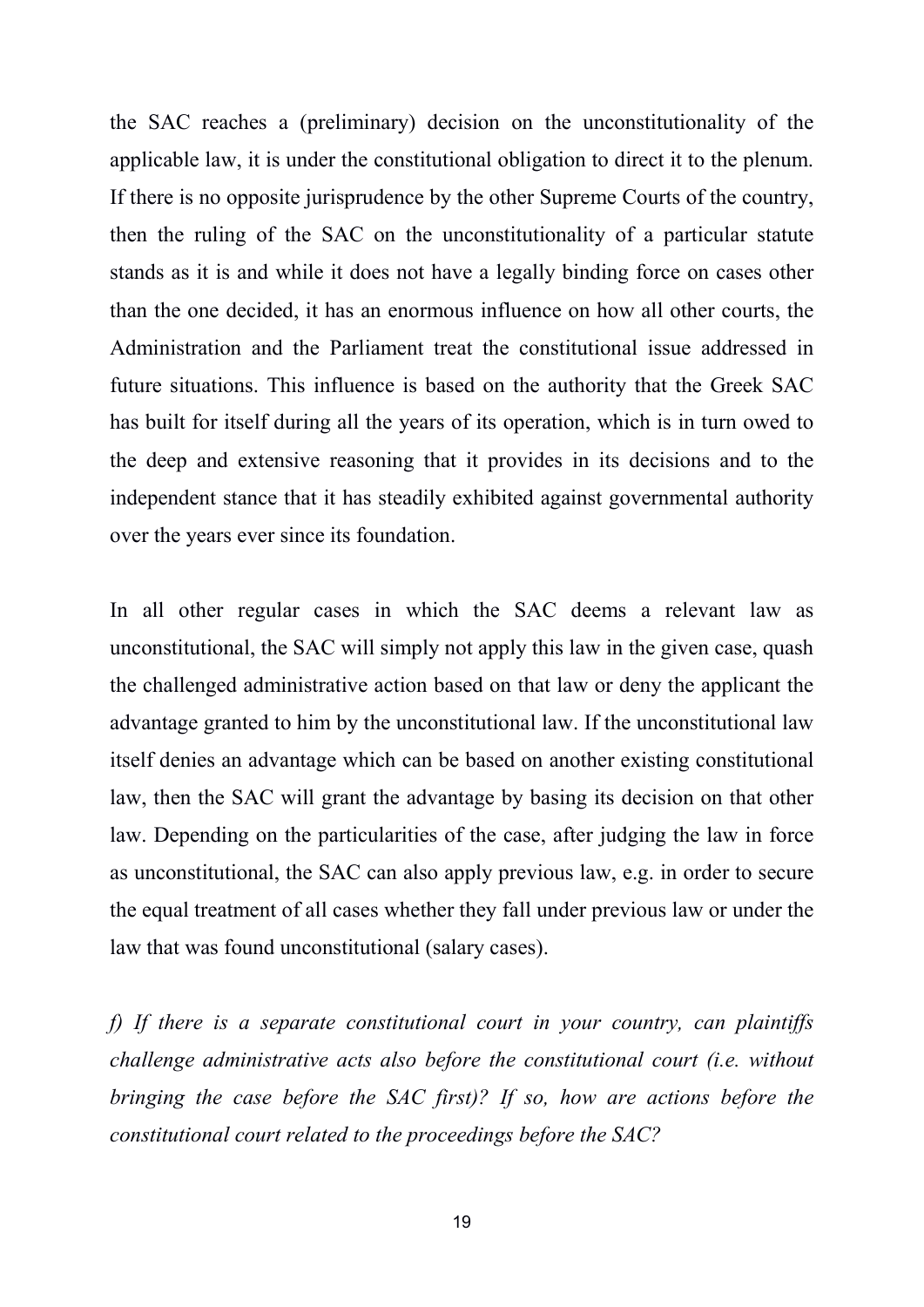Plaintiffs can bring cases to the Special Highest Court of Article 100 of the Greek Constitution by raising objections in electoral cases, by challenging the validity and returns of a referendum held for critical national issues or for voted statutory drafts on serious social issues upon decision of the Parliament, by bringing forward the incompatibility or the forfeiture of office by a Member of Parliament, or by being a party to a dispute raising controversy related to the designation of rules of international law as generally acknowledged. In no other circumstances may individual plaintiffs address directly the Special Highest Court of Article 100 of the Greek Constitution.

### **II. Access to the SAC**

*1. a) Does a party have to be represented by a legal professio***nal** before the SAC?

Not only does a party have to be represented by an attorney when appearing before the SAC, but also a party may not file an application to the SAC unless this is signed by an attorney.

*b) If so, does the representative have to be an attorney at law/solicitor/barrister?*

All writs submitted to the SAC have to be signed by licensed attorneys at law, irrespective of their level of experience. However, private parties appearing before the SAC during a hearing have to be represented by barristers specially authorised by their Bar Associations to appear before the Supreme Courts of the country (Articles 17 para. 4, 26 para. 1 and 27 paras. 1 and 2 of Codified Law of Procedure before the SAC, also Plenum Decision of the SAC 2688/2010).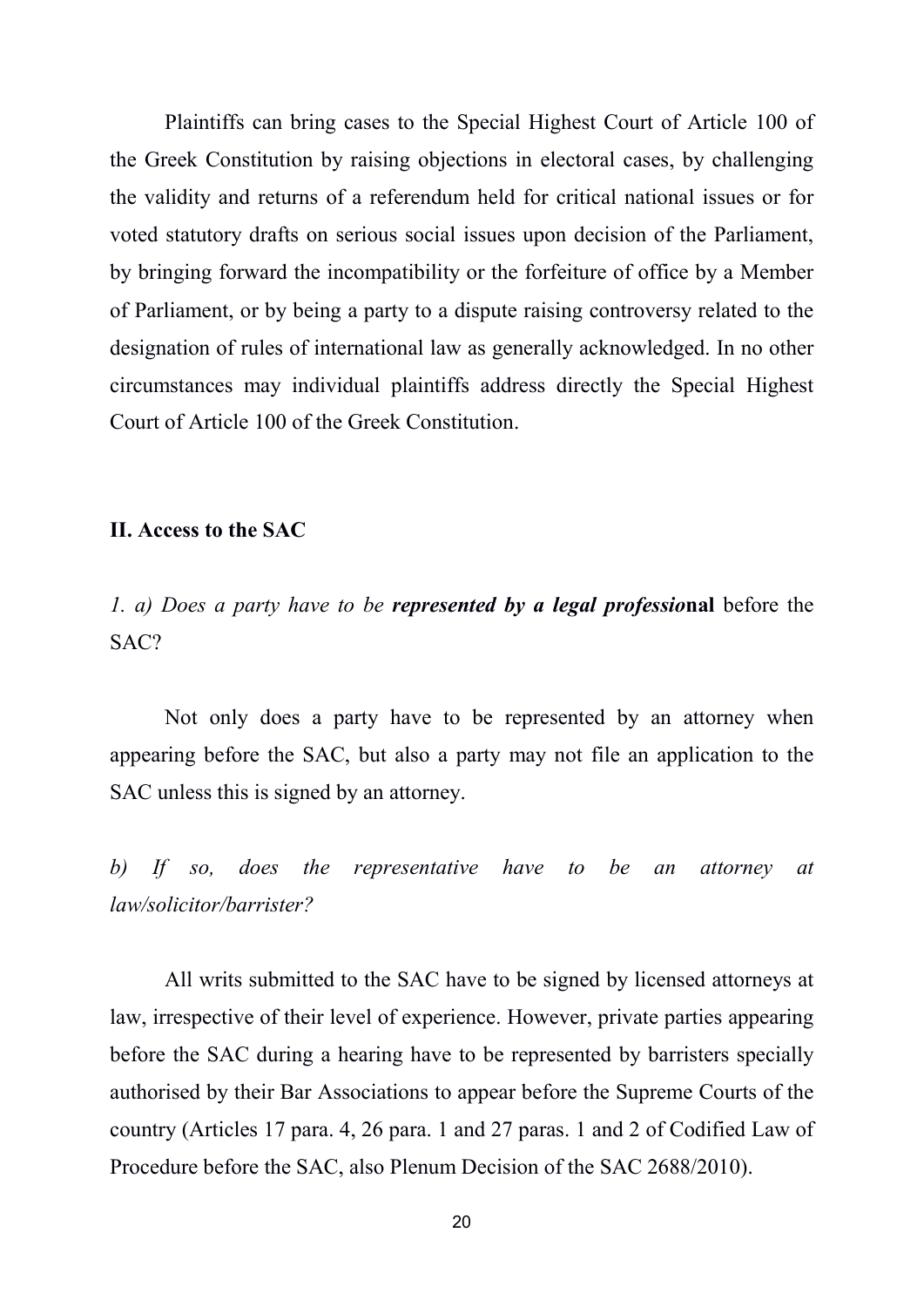*c) Are there attorneys/solicitors/barristers specially authorized to act before the SAC?*

Yes, they are the ones who have the years of experience set by the Regulations of the Bar Associations, that enable them to appear before the Supreme Courts of the country. University professors may appear before the Supreme Courts with less years of experience. No previous test or examination is required.

d) Are other legal professionals admitted as representatives? I.e. legal scholars, representatives of NGOs…?

No other legal professionals are admitted as representatives of private parties. Only the Greek State and Social Security Organizations may use members of the Legal Council of the Greek State to represent them before the SAC.

*e) Are there specific (different) rules for representatives of administrative authorities?*

Administrative authorities of the State, local authorities and most publiclaw bodies and organisations are represented before the SAC by members of the Legal Council of State as prescribed in Law 3086/2002. They may also employ other independent attorneys for particular cases, who are appointed by the Legal Council of the State, on the conditions set in Articles 24 and 25A of Law 3086/2002.

*2. a) What are the formal requirements for an appeal to the SAC (e.g. precise application, reasoning,…)?*

According to Articles 17 and 19 of the Codified Law of Procedure before the SAC, all applications to the SAC are introduced by way of a writ signed by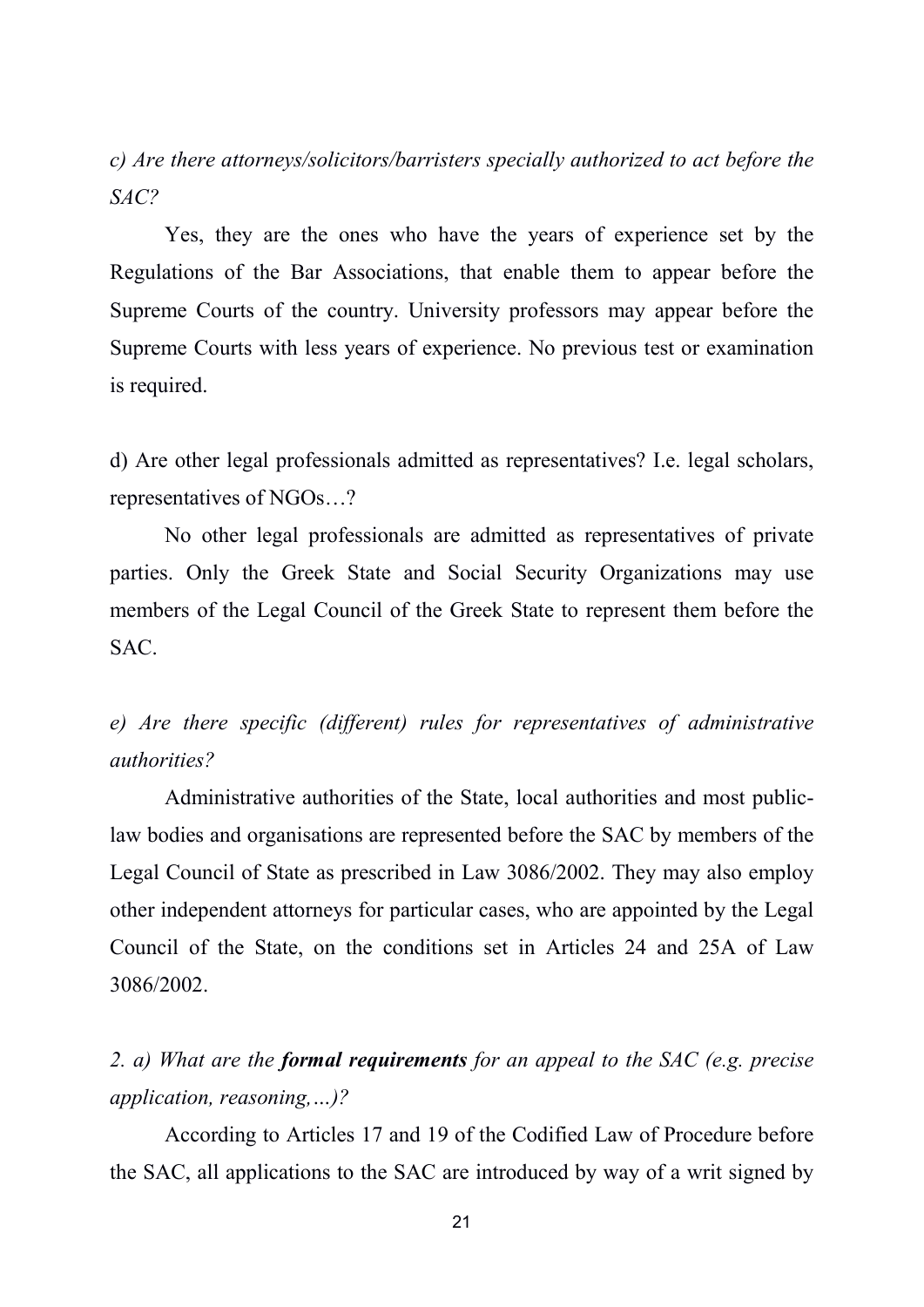an attorney in three copies, accompanied by the payment of the appropriate (according to the type of application/remedy sought by the SAC) court fee. The writ must include the name of the person(s) filing the application, their home address, the administrative act or judicial decision challenged (in two hard copies), specific grounds of review or of appeal, date and signature and a concise summary of the legal issues posed with the application to the SAC (this last formal requirement does not apply to applications to the SAC for temporary legal protection). In the case of appeals addressed also against private parties, the name of these private parties and their address are also required. If the writ is signed by an attorney who is not member of the Athens Bar Association, then the applicant has to appoint in the writ an attorney who is member of the Athens Bar Association. The application for judicial review may be lodged at the Secretariat of the SAC or at any other public authority, by which is sent subsequently to the SAC. The appeals against judicial decisions taken at first instance and the applications for revision are lodged at the Secretariat of the court that issued the decisions challenged. For all submissions of writs to the SAC there is an act of registration signed by the person who files the writ. All appeals to the SAC may also be filed electronically.

# *b) Is your SAC bound by (and limited to) review the case according to specific objections (on procedural law and/or on substantive law) of the appellant?*

The SAC enjoys complete investigative powers regarding the verification of the facts of the case and is deemed to know the law (*jura novit curia*) as regards the application of the pertinent legal provisions. The SAC investigates the conditions of admissibility and the formal prerequisites for the issue of an administrative act (incl. lawful publication, incompetence of the issuing organ) of its own motion. However, the investigative powers of the judge of the SAC may not go as far as to rectify the vagueness of the content of the application for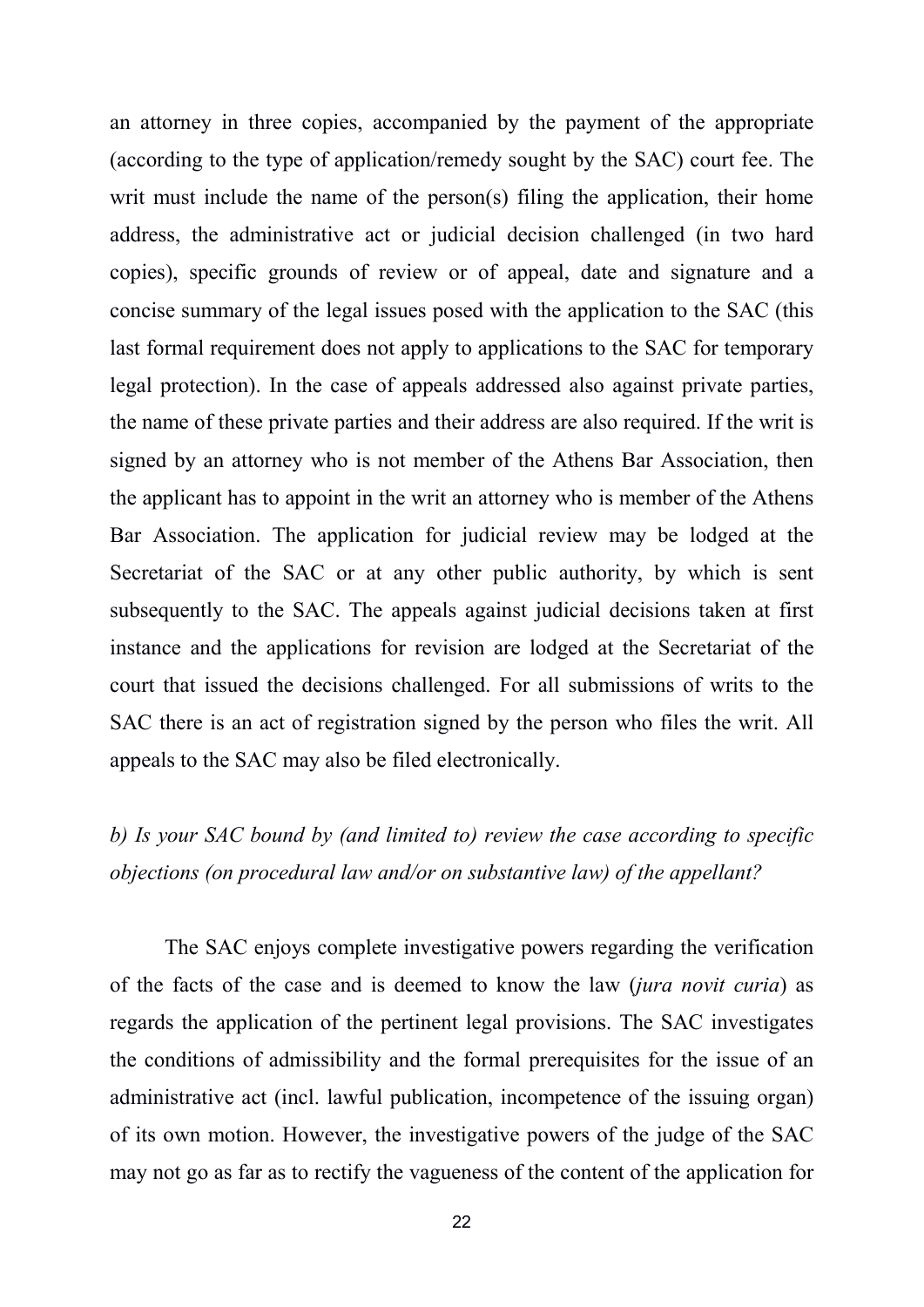judicial review and render admissible an otherwise inadmissible application, because this would go against the fundamental principle of equality of arms in the administrative trial (Decision 935/2017).

*c) If this is the case, how does your SAC deal with its duty to refer to the ECJ for a preliminary ruling under art. 267 TFEU?*

If a matter of European law is not raised by the parties, in the sense that no particular European (secondary) law provision is invoked by the parties as grounds of a specifically described and factually-based violation on the part of the Administration, the SAC is under no obligation to look for a possible breach of European law by the Administration and thereby refer the case to the ECJ for a preliminary ruling. In such cases it is understood that there is no connecting element of the case with European law (SAC decision 1438/2018 taken by the tax section of the SAC sitting in broad session). The obligation to consider European law of the SAC' s own motion does not exist either in the cases in which general principles of European law could come into play; in such cases it is the plaintiff who carries the burden to establish the conditions of applicability of the invoked general principle of law (SAC decision 2221/2018). However, given that the SAC does has the power and the obligation to examine of its own motion if the applicable law contravenes European law, if the SAC deems possible that the national applicable legislation, upon which the case is judged, is not set in accordance with European law, then it has the duty to refer for a preliminary ruling, provided that the rest of the conditions thereto are also fulfilled. Some characteristic examples from the jurisprudence can be cited here: With SAC decisions 3031/2008 and 1617/2012 taken in plenum it was held that it is necessary to ask the ECJ if the applicable law contravenes primary European law even if the case itself (as a set of facts) does not have a connection with European law, in situations where the national legislation poses questions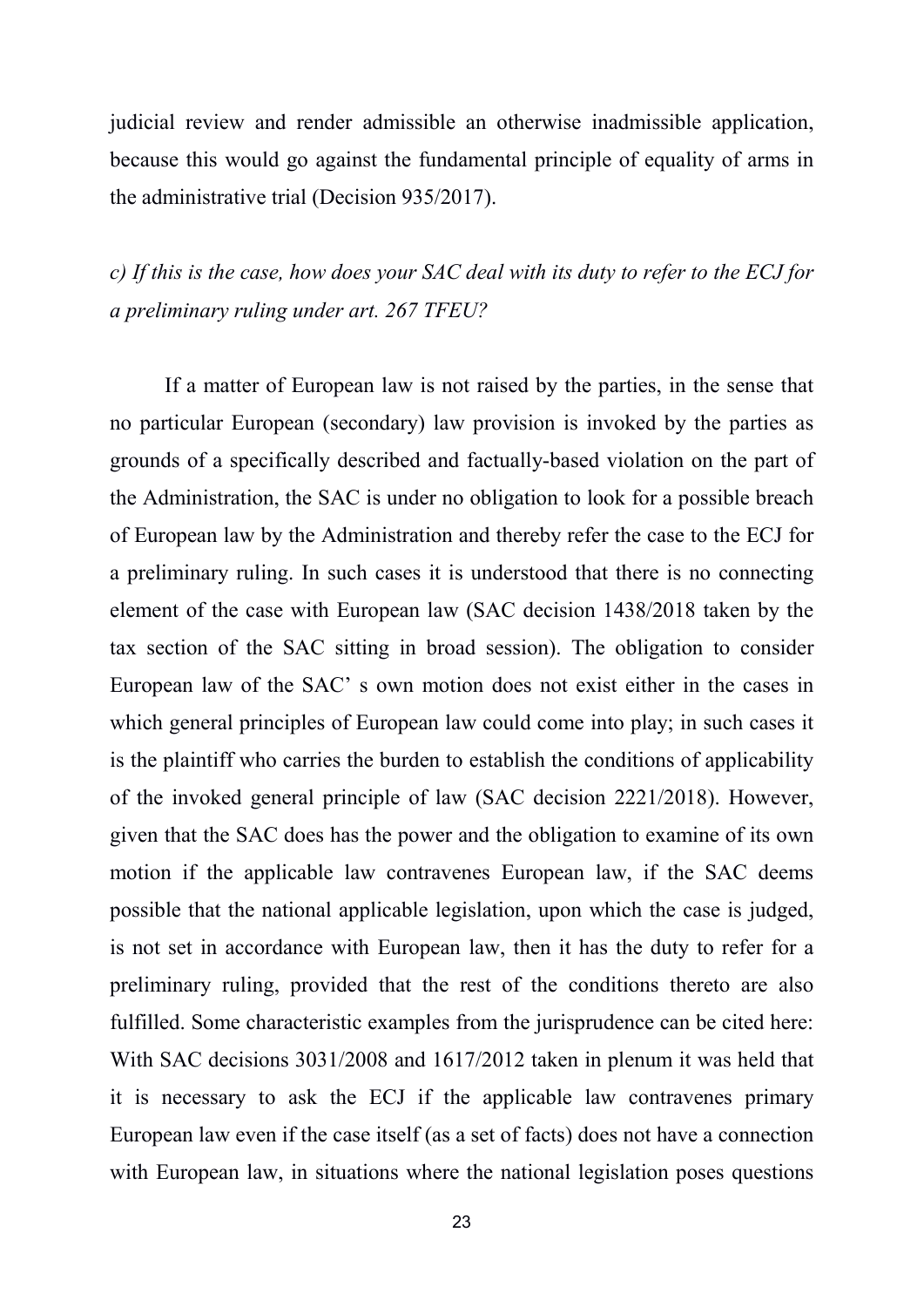of a higher (general principle) level in a way that the differential treatment of the same matter examined under national and under European law may influence the uniform application of European law (ECJ judgement of 21.10.2010, C-81/09). With the SAC decision 2996/2014 taken in plenum it was held that the ECJ should be asked to what extent standard principles of Greek environmental law, which had been deemed constitutional and applicable until then, should be reconsidered under the standards of European environmental law (ECJ judgement of 10.9.2015, C-473/14). And finally, with its judgement of 11.9.2012 (C-43/10) the ECJ prescribed to the Greek SAC the rules according to which the national court should review the legality of the effects of a big project of river-redirection on protected environment, taken into account the relevant European law.

*3. Concerning the function of the SAC in your country as a court of appeals (i.e. not as a court of first instance):*

*a) Does every party of the proceedings at the lower instance have the right to seize the decision of the SAC against all kinds of decisions of the court of lower instance?*

An appeal to the SAC may be brought by any of the parties who were accepted as litigants in the trial in which the judgement appealed, was pronounced, and who were harmed by it (were defeated) either by the operative part of the judgement (adjudication) or by its *ratio decidendi*. The victorious parties (including successful interveners in the first instance) are represented in the appeal proceedings as defendants. An appeal to the SAC may also be lodged by the minister who is the hierarchical head of the authority whose act or omission has caused the judicial review dispute or who supervises the public legal person which was a litigant in the first instance court. An appeal to the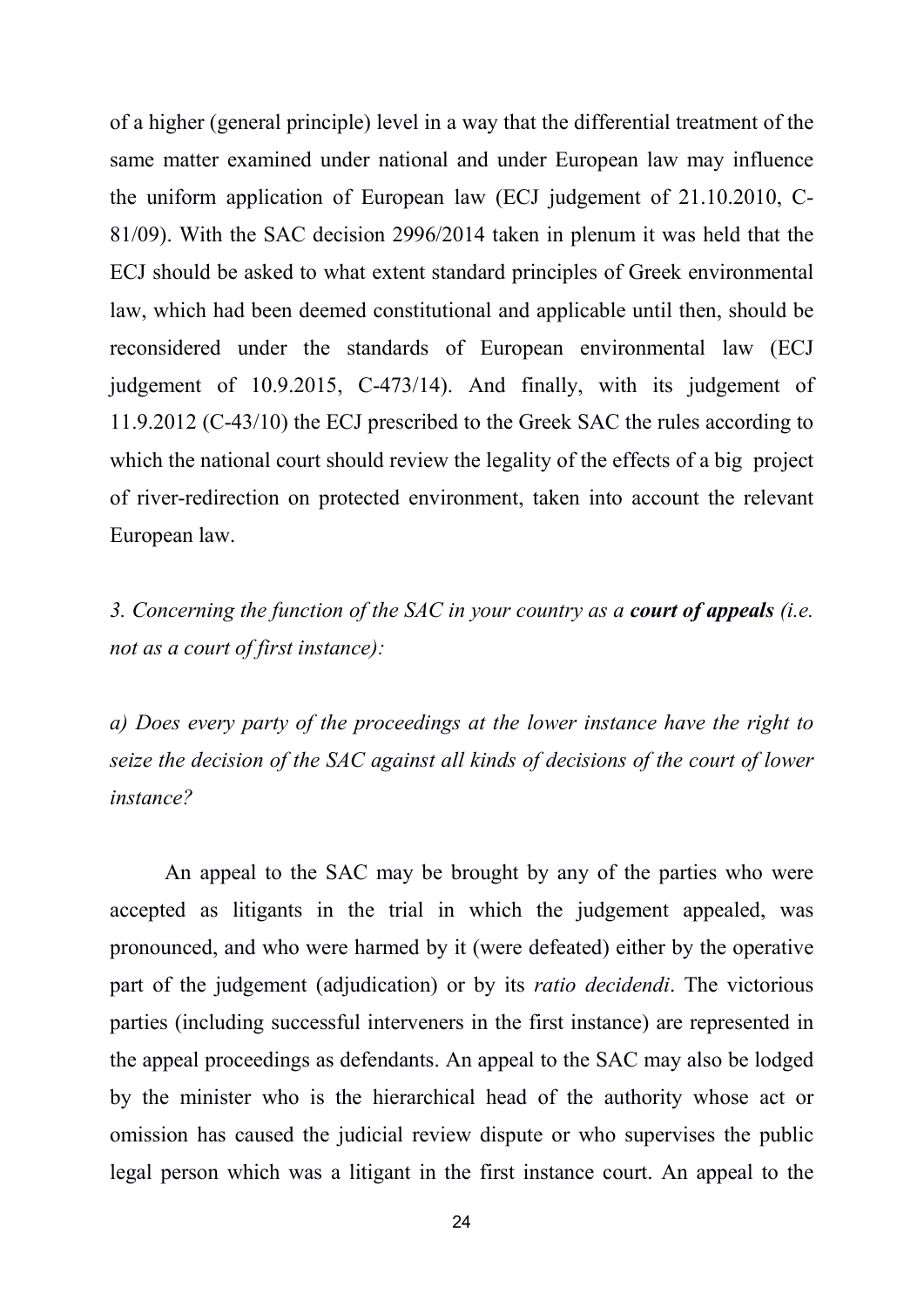SAC may finally be lodged by the competent Minister or the General Commissioner of State of the administrative courts, with no procedural restrictions and with no effects on the legal situation of the litigants (appeal in favour of the law).

Articles 1 and 5A of Law 702/1977 as amended by Article 47 para. 3 of Law 3900/2010, stipulate in which subject-matters the decisions of the courts of appeal can be exceptionally seized with an appeal before the SAC. Such cases include the appointment and dismissal of civil servants by way of a procedure not controlled by the Highest Council of Selection of Personnel of the Administration, the appointment and dismissal of University academic personnel other than full professors etc. Beside that, by virtue of Article 15 para. 3 of Law 3068/2002, as amended by Article 29 para. 1 of Law 4540/2018, applications for annulment of administrative acts (issued upon administrative appeal) rejecting or accepting asylum applications (recognition of refugee status / granting international protection), as well as applications for the suspension of the execution of the said acts or for the issuance of an interim order by the president of the court, are heard by the administrative courts of appeal in the first instance and at second instance by the SAC acting as an appeal court. Special procedural provisions apply in this respect. The trial before the court of appeal is set no later that 45 days from the date of the filing of the application with the court of appeal and the relevant decision has to be issued within 2 months from the date of the hearing. Exceptionally short deadlines apply also to the interim measures' procedure too, whereby the decision granting or refusing provisional protection is issued within 7 days after the expiration of the 5-day deadline set to the Minister to answer the application. For the rest, the normal procedural provisions for the exercise of judicial review by the SAC are applicable.

According to the aforementioned provision of Article 15 para. 3 of Law 3068/2002, the courts of appeal are also competent to hear applications for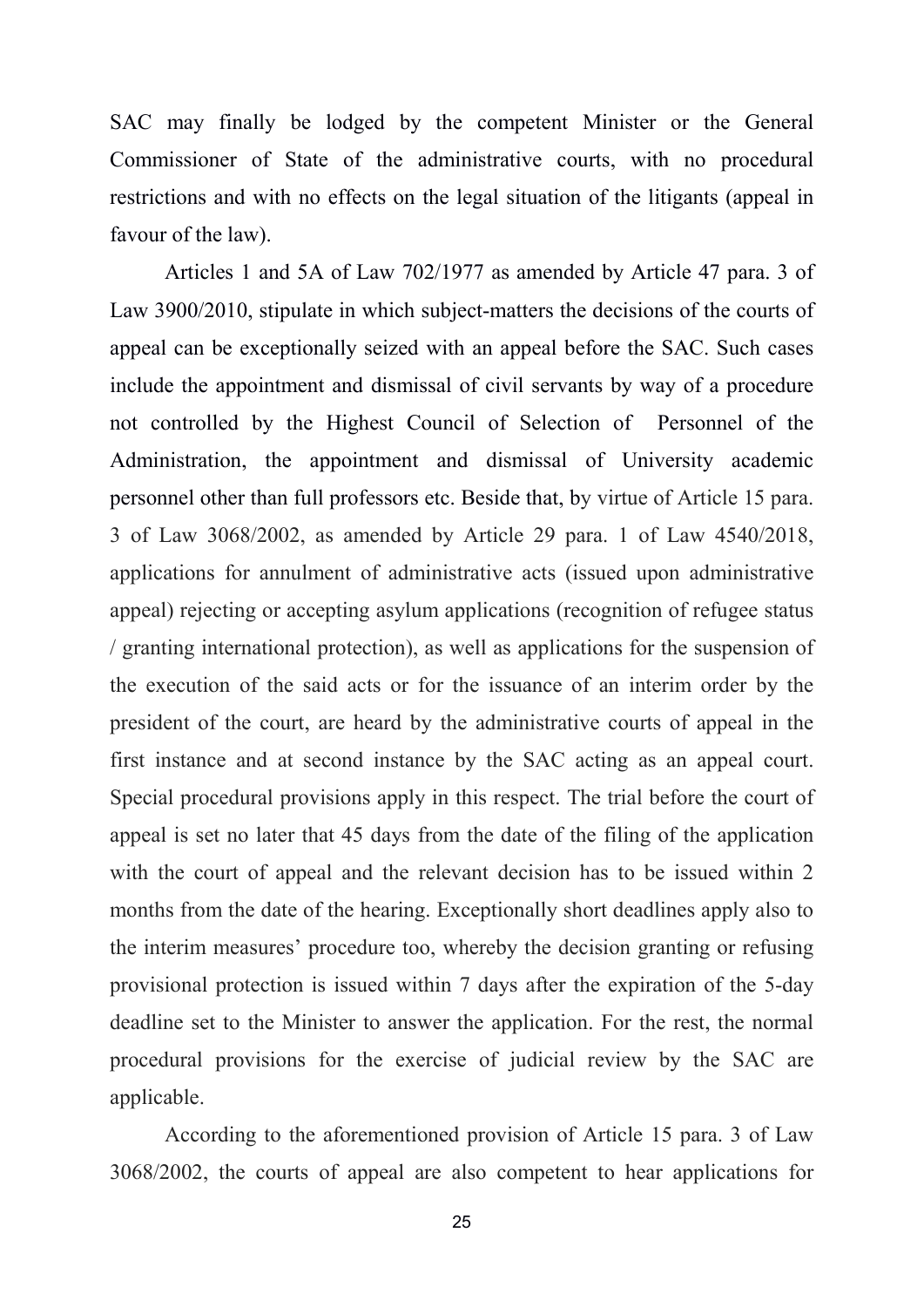annulment of administrative acts concerning the acquisition or loss of nationality. Decisions of the courts of appeal in this subject-matter are also subject to appeal before the SAC.

*b) Can certain types of decisions of lower courts (e.g. provisional decisions, certain fields of law,…) not be brought before the SAC?*

Only final judgements of administrative courts of appeal are subject to appeal before the SAC. Provisional (interlocutory) decisions may not be appealed directly before the SAC but are challenged together with the final judgement in which they are incorporated. A final appeal against a judgement which interprets a previous decision of the same court is also admissible. Article 5A of Law 702/1977 (added with Law 2944/2001) establishes the rule that decisions of administrative courts of appeal in judicial review cases (*see above*) are not subject to appeal before the SAC, but declares also the exceptions to this rule in the following cases: the appointment and dismissal of highest civil servants, the permanency and dismissal of army and police officers, the appointment and dismissal of the teaching staff of Universities other than full professors, the recognition of foreign diplomas. In the latter cases, the decisions of administrative courts of appeal are subject to appeal before the SAC, as are also decisions of the administrative courts of appeal taken in the following subject-matters: building law, forest land, licensing, outdoors advertising, notaries, land registrars etc.

Also, according to the special legislation on public competitions for the award of public contracts (Article 47 of Law 3900/2010, Law 3886/2010, Law 4412/2016), the administrative court of appeal is competent to decide at first and last instance on applications for annulment of all administrative acts issued during such administrative procedures, save in cases where the monetary object of the competition is above 15.000.000 Euros and also regarding public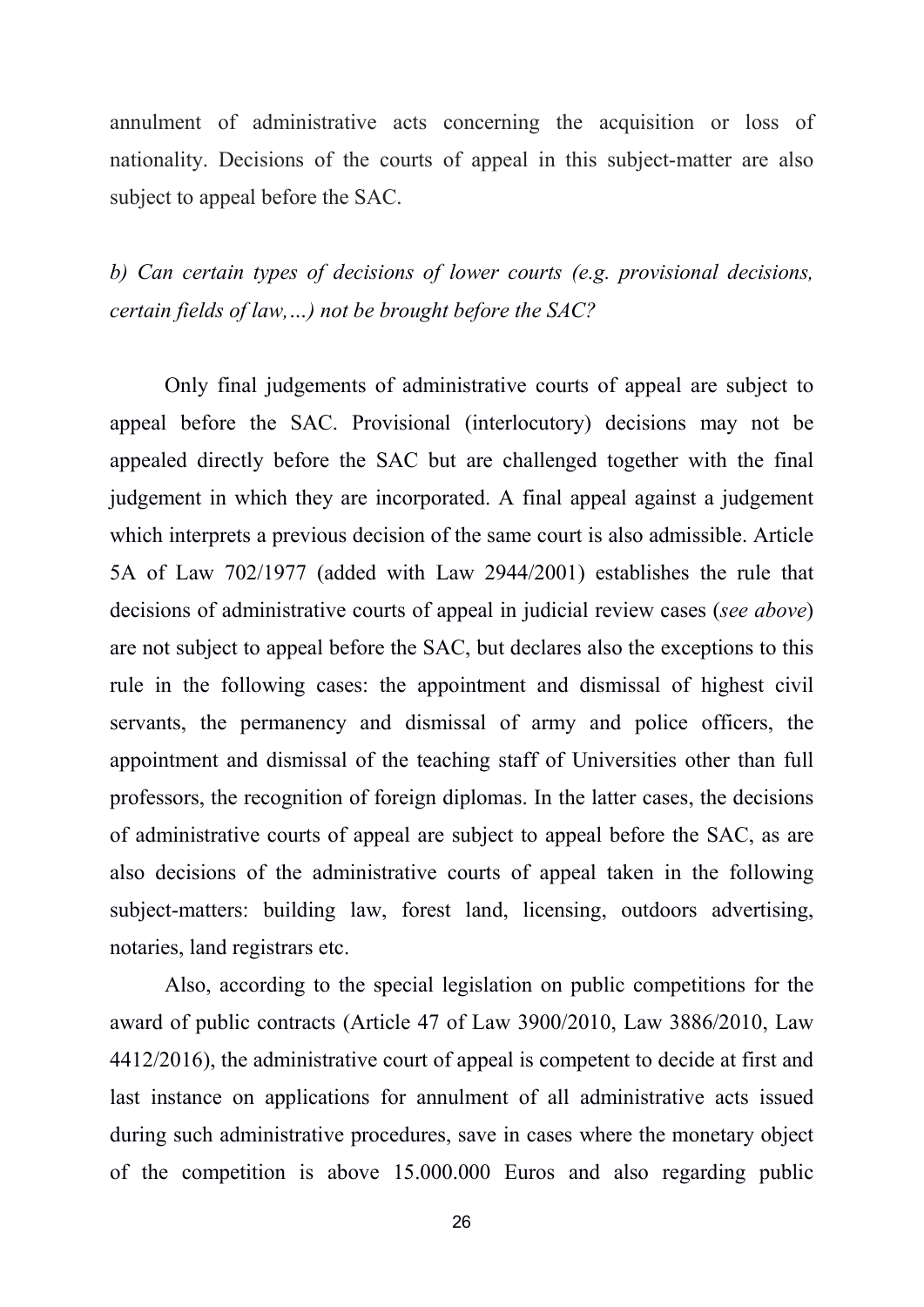competitions taking place in the sectors of transportation, water, energy and telecommunications and service concession. In the latter cases, the competent court is the SAC at first and last instance.

*4. As far as in general the parties of the proceedings of the lower instance can seize the decision of the SAC (as a court of appeals):*

*a) Is this right restricted by a legally established filter (quantitative, e.g. depending on a certain value in litigation, or qualitative, e.g. in certain fields of law, depending on a preliminary assessment)?*

Law 3900/2010 established a filter in the sense of preliminary assessment of an appeal in a similar way as it has done for the application for revision. According to the rules set by Article 12 of Law 3900/2010, an appeal is admissible only if the appellant presents arguments in the introductory writ that the judgement of the administrative court is contrary to a judgement of the Greek SAC on the same legal matter judged previously by the SAC or other Supreme Courts of the country, or that there is no known SAC jurisprudence on the same - critical for the case at hand - legal matter, or that the lower court has ruled on a matter of constitutionality of the applicable law which has not been answered by the Greek SAC until the time of the filing of the application.

*b) If there is a preliminary assessment, please give details:*

*- Which court decides (lower court or SAC)?*

The SAC decides.

*- If the lower court admits a case to the SAC, does this decision have binding effect on the SAC?* No, the SAC makes its own decision which is binding on the parties.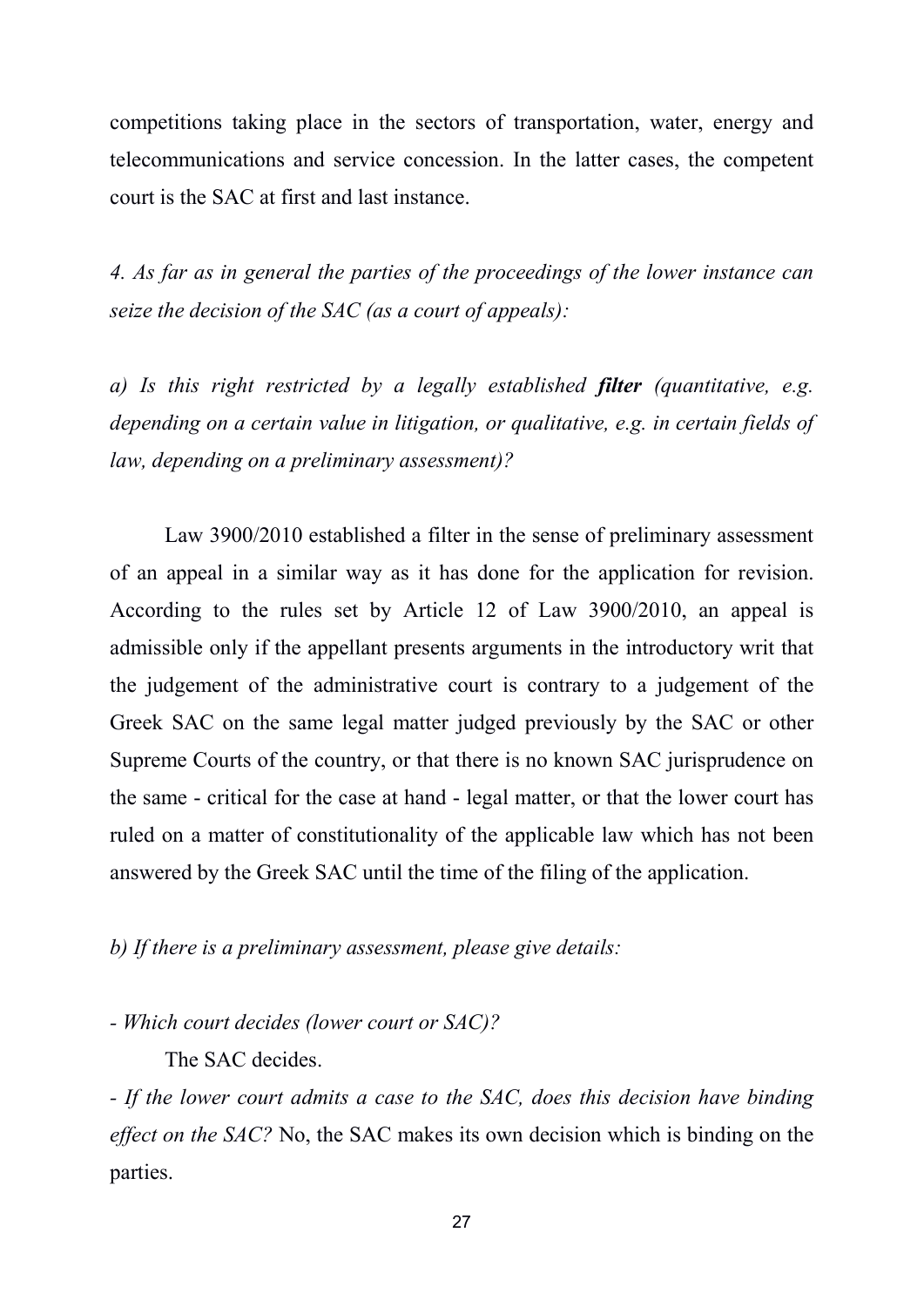*- If the SAC decides, is there a specific procedure of admittance before the SAC? Please give details!*

The conditions of admissibility of an appeal are examined as a preliminary part of the case heard before the Court. In cases where the inadmissibility is obvious, the case does not make it to the courtroom, but it is sent to a so-called council procedure (in camera proceedings), by order of the President of each competent Section of the SAC, according to Article 34A of the Codified Law of Procedure before the SAC. The decision to reject the application without a hearing is reached by a formation of one or three judges, as determined by the order of the President and can be challenged before the Court by way of a subsequent application to discuss the hearing in the courtroom, for the filing of which the applicant has to bear triple the court fee and all the trial costs. If any of the parties files such an application and loses the case also in the courtroom, then they have to pay triple the normal costs of the trial. This obligation burdens equally the private applicants and the public authorities which are otherwise excluded from the obligation to pay a court fee for the filing of an application to the SAC (Plenum Decisions 2086-2088/2015, 2155/2015).

*- If the lower court decides (in a negative way), can the SAC still admit a case? Not relevant.*

*- If the lower court decides, does it decide on the admission of an appeal ex officio or only on application? Not relevant.*

*c) Are there special rules for filters for certain fields of law (e.g. asylum law,…)?*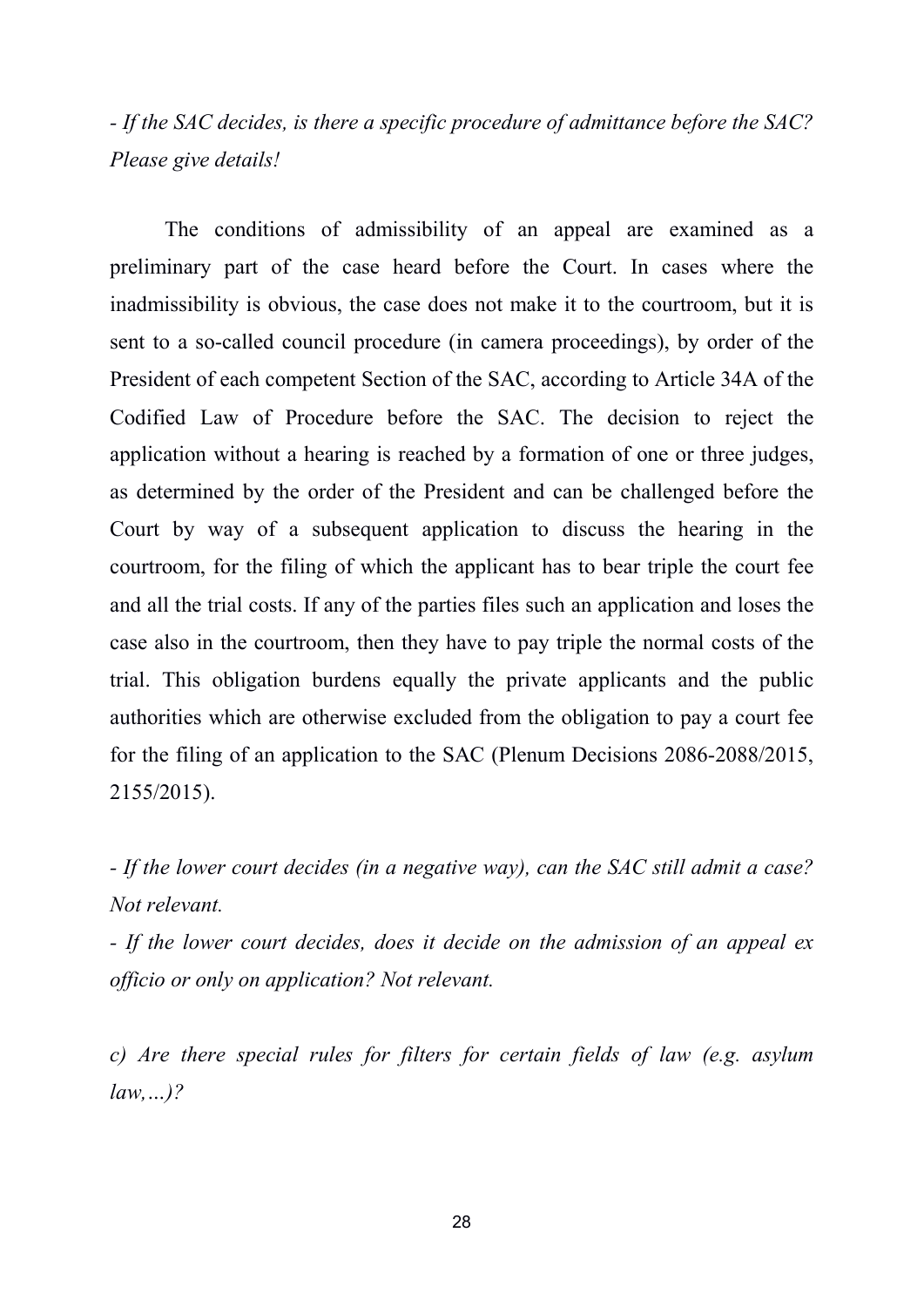Normally the filters are set by the legislator according the type of affidavit application for revision, appeal etc. and not by subject-matter.

*d) If your jurisdiction knows a procedure of admittance, what are the general requirements under which a case can be admitted to the SAC?*

There is no separate procedure of admittance. The general requirements under which a case can be admitted to the SAC (filter, jurisdiction etc.) are examined by the same court session that decides ultimately and finally on the case.

*e) If there are more than two instances in your country, is it possible to appeal against decisions of the court of first instance to the SAC directly? Under what requirements?*

According to Article 15 of Law 3068/2002 as amended by Articles 67 and 113 of Law 4055/2012, applications for annulment or for the suspension of execution of administrative acts rejecting or accepting administrative appeals against deportation orders (or refusals to grant stay and work permits for aliens) are heard by the administrative courts of first instance and at second instance by the SAC, acting in this instance as an appeal court, irrespective of the reason for the deportation order (denial of asylum, denial of work permit, criminal action or other). In such cases the application for suspension of the deportation act or for the issuance of an interim order that may stay the execution of the deportation order, may be filed even before the filing of an application for annulment of the same act, on the condition that the application for annulment is filed within 30 days after the fling of the suspension application and in any case not after 60 days after notification of the deportation act. After the expiration of the 30-days deadline set for the filing of an application for annulment, any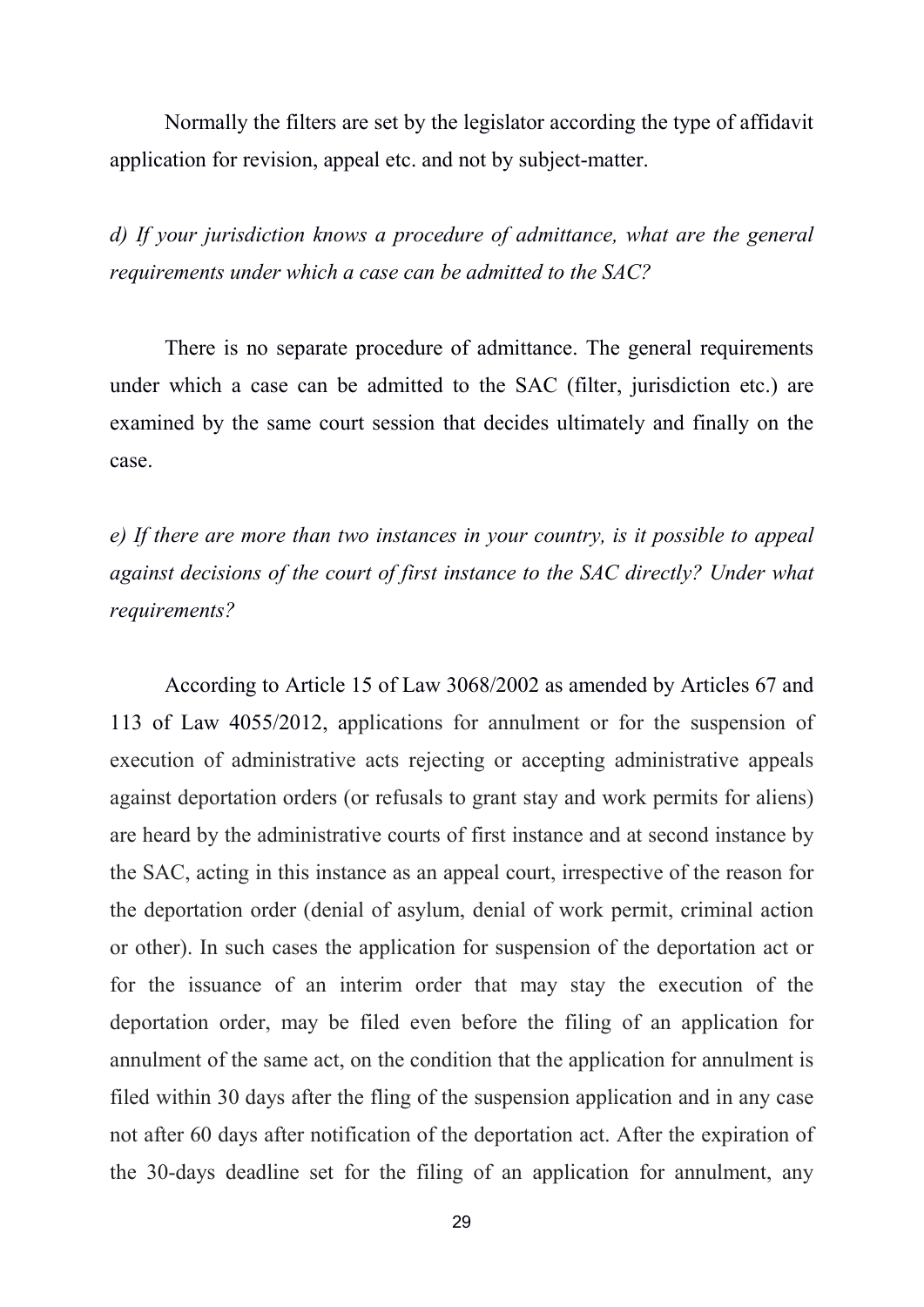interim order issued in the meantime must be revoked and the relevant file is sent to the court archives. After the expiration of the same 30-days deadline, all suspension applications for which no interim order was issued are also sent to the court archives (see Article 54 of Law 3900/2010). No deportation or return order of an alien may be issued during the running of the deadline set for the filing and the answering of an appeal by the Administration on asylum (or such) matters and any such order issued during the same deadline and until the notification of the answer of the competent Administrative Authority to the applicant is automatically suspended (see Article 61 para. 1 of Law 4375/2016, Article 25 para. 2 of presidential decree 114/2010 as amended, Article 15 para. 3 of Law 3068/2002, Article 49 of Law 3900/2010).

*f) Are there specific requirements in certain fields of law?* See above.

*g) If your jurisdiction knows a procedure of admittance, what is the percentage of cases admitted? Not relevant.*

*5. If there is no legally established filter (Q. II.4.), has your SAC established a jurisprudence on the (in-)admissibility of appeals or of specific objections (see also Q. II.2.b)) which has the effect of a factual filter, e.g. by rejecting them as abusive, or by dismissing petty cases?*

The only applicable filter is the above-mentioned filter of Law 3900/2010 and no other jurisprudential filter is applied. Of course the Greek SAC has built its own jurisprudence on the conditions of application of this legislatively introduced filter.

*6. Considering the functions of your SAC as a court of appeals (Q. I. 3.), how are these functions related to restrictions of the access to the SAC as discussed in Q. II.4.), as far as applicable?*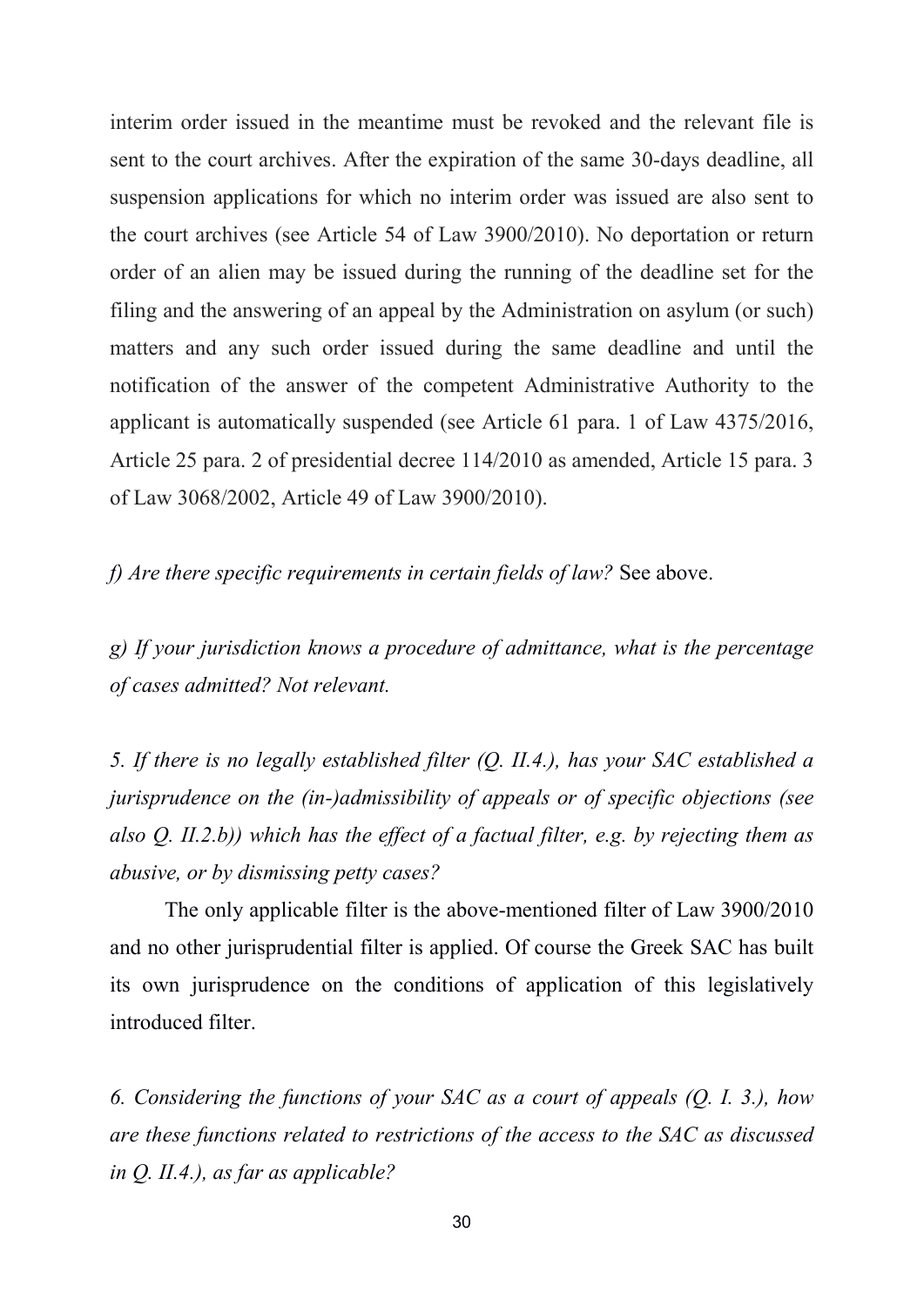The functions of the SAC as a court of appeals may only be exercised once a particular appeal passes the filter. This is in accordance with the constitutional provisions establishing the right to appeal against lower court decisions before the SAC, upon the specific terms and conditions which the legislator has the authority to set (*see below*).

## *7. a) Are there any constitutional provisions in your country with respect to having an appeal's instance?*

According to Article 95 para 1b of the Greek Constitution, the jurisdiction of the SAC pertains also to "... the reversal upon petition of final judgements of ordinary administrative courts, as specified by law" and according to para. 3 of Article 95 of the Constitution: "The trial of categories of cases that come under the Supreme Administrative Court's jurisdiction for annulment may by law come under ordinary administrative courts, depending on their nature or importance. The Supreme Administrative Court has the second instance jurisdiction, as specified by law". These provisions have been interpreted to mean that the legislator may not abolish the appeal to the SAC, but he is free to set the conditions to allow or exclude an appeal before the SAC. In cases where the legislator has moved certain categories of judicial review cases from the competence of the SAC to the competence of the lower administrative courts, then the right to appeal before the SAC is safeguarded by the Constitution. At the same time that the standards of admissibility of appeals have been raised with Law 3900/2010 (Article 12), large categories of cases presenting issues of lower importance or about which the SAC has formed a constant jurisprudence, have been transferred to the ordinary administrative courts and the courts of appeal in particular (Articles 47-49 of Law 3900/2010).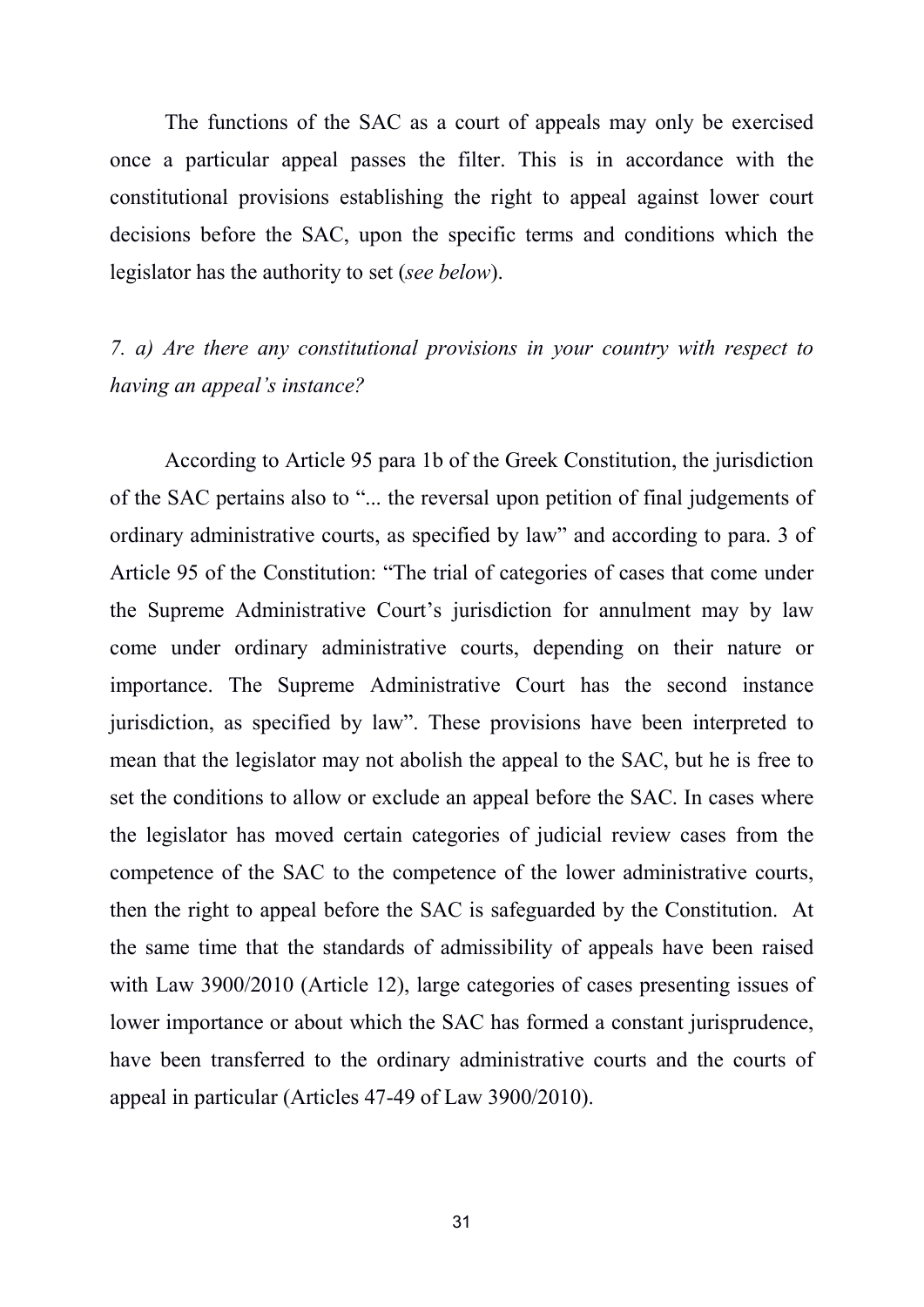*b) If so, does the constitution in your country provide for a full review of a first instance decision or for access to a procedure of admittance to the next instance?*

There are no relevant constitutional provisions.

*8. Is there a political or academic discussion concerning any kind of reform with regard to the access to the SAC (e.g. introducing filters, restricting the filter, loosening the filter)?*

Yes. A SAC committee comprised of judges of all three ranks, appointed by the President at the end of last year, delivered a 50-page report in March 2019, in which the experience with Law 3900/2010 that set strict conditions to allow applications for revision and appeals to be heard on the merits by the SAC, is extensively discussed. Until now the experience with the strict application of Law 3900/2010 is generally evaluated as positive, mainly because it has resulted in the quick relief of the Court from a great number of cases (over 50% in of all appeals and of applications of revision that fell under the temporal scope of Law 3900/2010) which were found to be inadmissible and of low jurisprudential value.

### **III. Implementation / Procedural Aspects**

*1. As far as your SAC serves as a court of first instance: What is the possible content of decisions of your SAC:*

*- cassation of the administrative act?*

*- obligation of the administrative authority to issue an administrative act?*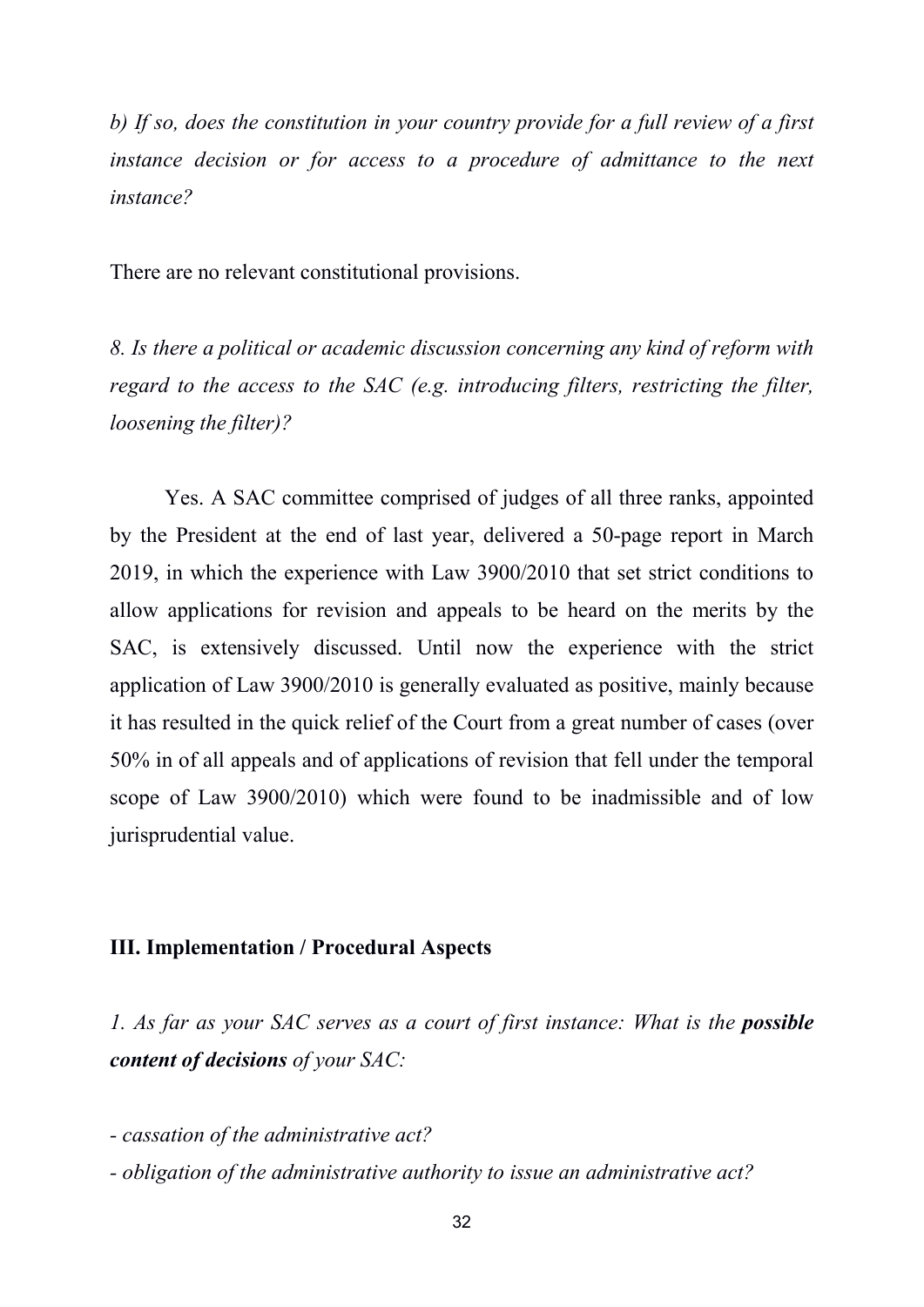*- obligation of the administrative authority to issue a new discretionary decision?*

*- obligation of the administrative authority to act in a certain way (other than by administrative act: payment, omission…)?*

*- issue an administrative act itself?*

*- issue a discretionary decision out of its own authority?*

*- remit to the constitutional court?*

*- other?*

According to Article 50 of the Codified Law of Procedure of the SAC as amended by Article 22 of Law 4274/2014, the decision of the SAC which accepts an application for judicial review, declares the annulment and the vacation of the administrative act *erga omnes* and with retroactive effect (from the date of the issue of the annulled act). The rejection of an application for judicial review does not preclude the filing of another application against the same administrative act by a different party. All decisions of the SAC, whether accepting or rejecting the application for annulment, have the force of *res judicata* before all *judicial* and *administrative authority*, as regards the administrative-law matter judged by the SAC.

If an omission of the Administration is challenged with an application for annulment, by accepting the application, the SAC remits the case to the administrative authority to take the omitted action. In certain cases, the SAC, after establishing either that the Administration failed to take the action required by law or that the Administration has indeed taken action albeit with a legal defect, which can be waived retrospectively, it has the power to decide not to annul the administrative illegal action or inaction but instead to order the Administration to waive the legal defect, rescind the measures and decisions that were deemed illegal or take the action or issue the rule required by law within a set deadline, which may be no shorter than one month and no longer than three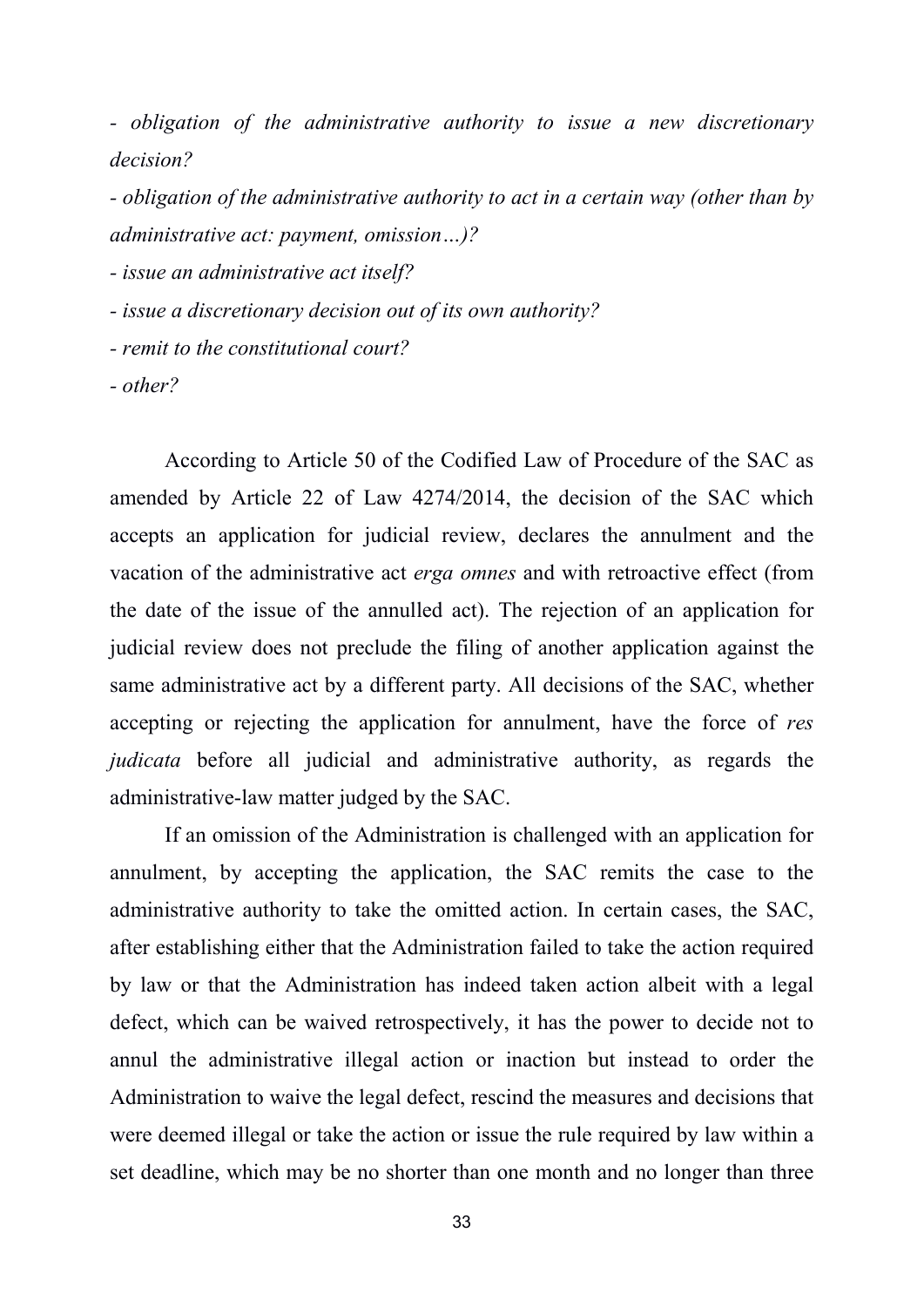months. In exceptional cases the deadline imposed on the Administration to take the necessary legal steps may be longer than three months, that is, when the Court, after careful consideration of the circumstances of the case, makes an express judgement that the three-month period is inadequate. Until the final decision is made on the case, the contested act stays execution. The interlocutory judgement ordering the Administration to correct the fault of the challenged act contains a judgement on the illegality of the challenged act, which may not be reversed with the Court's final judgement on the case. After the publication of the interlocutory judgement of the SAC and its notification to the parties, the private parties have fifteen days after the expiration of the deadline set to the Administration to submit their reply with their views on the actions and the data presented meanwhile to the Court by the State. Then a second court hearing follows, after which the Council of State takes its final decision: either it does not proceed to judgement or it gives an annulling judgement on the case. One of the best-known cases in which the SAC applied the aforementioned rule was the one that arose out of the application to annul the omission of the Administration to readjust the tax values of immovable property in a way to correspond better to the realities of the market. With Plenum Decision 4446/2015, the SAC ruled that the six-month deadline set to the Administration by the Council of State's preliminary ruling 4003/2014 within which it was ordered to issue the necessary act of readjustment of the tax values of immovable property, expired with no action on the part of the Administration and as consequence the Administration was ordered to issue the act sought by the applicant parties with effect from that particular date (of the expiration of the deadline set previously by the SAC).

Furthermore, if the SAC accepts an application for annulment, it has the authority, after weighing the possible favorable effects on individuals deriving from the annulled act, against the public interest, it has the power to determine in its decision that the effects of the annulment go back to a later point in time that the date of the issue of the act but in any case prior to the publication of the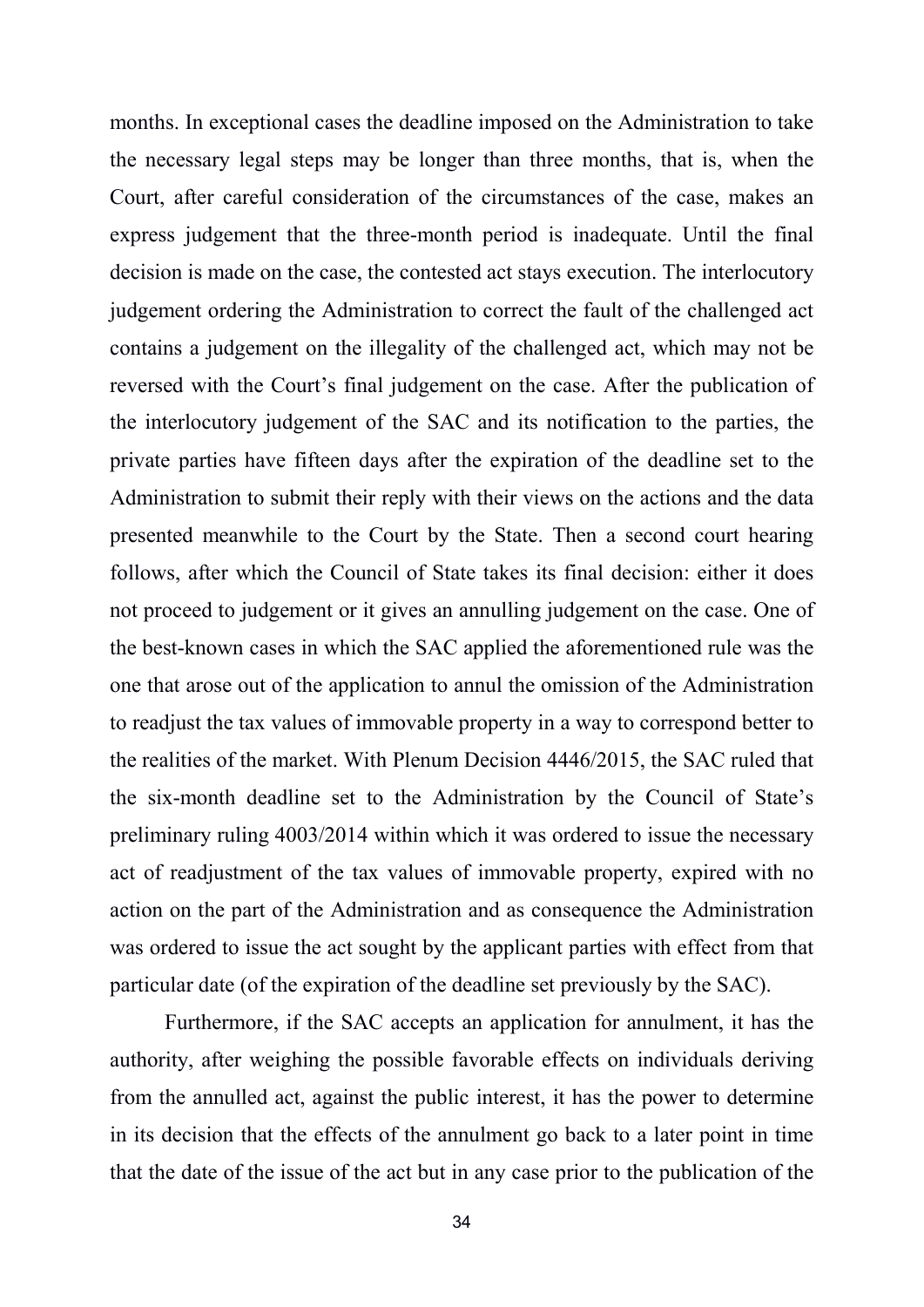SAC' s decision on the case. For example, after the aforementioned decision 4446/2015 of the Plenum of the SAC, the Government finally issued the envisaged act but the Court annulled the Government's decision to reassess the tax value of the land in Greece by dividing the whole of Greece into zones and by making a horizontal cut in the market prices of the land in all zones, on the grounds that there was no discernible, clear and transparent methodology for this ministerial decision (some statistical data provided by the Bank of Greece were deemed insufficient and of general nature) and also on the grounds that there was no individualized evaluation of each zone (down to the smallest community level) and that neighboring zones or zones with homogeneous characteristics were not taken into account, all of which rendered the ministerial decision rather simplistic and based on unconvincing data. With constant jurisprudence it was held that the objective value of the land set by the Administration for tax purposes should be as close as possible to the real market value of the land, which in turn is understood as the selling price which can be reasonably be expected by two well-informed and diligent contracting parties with no relation to each other (SAC decisions 2334-7/2016, 170-1/2017, 539/2017, 556/2017, 680, 683/2017 etc.). However, the governmental decision was annulled by the SAC only as of the time that the case was heard in the courtroom and not retroactively so as not to disturb even more the finances of the State, i.e. the interests of the State in collecting revenue. After three subsequent annulments of different governmental decisions on similar grounds, the SAC ruled that the annulment of regulatory acts reassessing the tax value of the land in Greece for the years 2007-2011 could not result automatically in the previous regulatory act coming into force but created the obligation on the part of the Administration to proceed to the issue of a new act of land reassessment based on the criteria set by the SAC. Until that time the governmental decision of the year 2005 was to be applied, because it was found to set the most reasonable prices, as suggested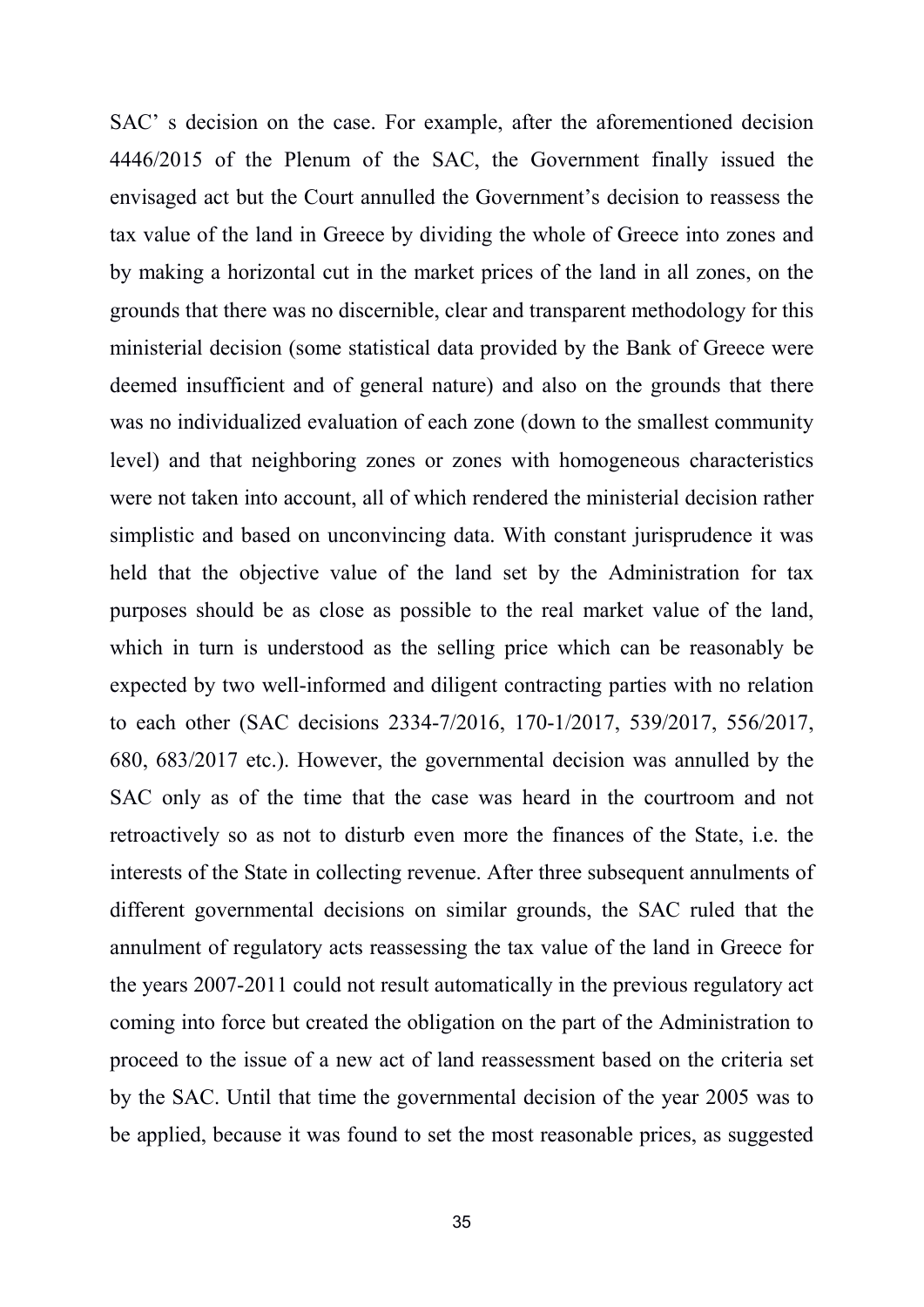by the parties that won the case (see e.g. decision 2333/2016 taken by the tax section of the SAC sitting in broad session)

The Plenum of the SAC has also used this possibility in many cases in which legislative provisions introducing extensive cuts in salaries of civil servants in order to combat the economic crisis were found unconstitutional, with the result that the difference in salaries and pensions had to be returned by the State to all civil servants and pensioners favored by the plenum decisions. The SAC has declared in its decisions that, with the exception of the individuals who already appealed to the courts, the consequences of the ruling on the unconstitutionality of the statutes for all beneficiaries is to take effect after the publication of the decision by the SAC, so that civil servants, functionaries and pensioners who did not appeal to the courts are prohibited from raising compensatory claims against the State for the time prior to the publication of the case (Plenum Decisions 2288/2015, 4741/2014, 4446/2015, 258/2018, 431/2018, 479/2018).

Finally, if the SAC, while incidentally reviewing the regulatory act on which the challenged individual act is based, finds that there is grounds for illegality of the regulatory act on the basis of incompetence of the issuing organ or of serious procedural defects, it has the power not to proceed to the annulment of the challenged individual act, as long as it judges that long time has elapsed since the issue of the regulatory act and the results of the declaration of its illegality could shake the fundamentals of legal security.

In other environmental-law cases concerning the long-lasting administrative procedures to expropriate land by way of amending urban plans, the SAC rejected, on one hand, the application to annul the omission of the Minister to revoke an expropriation that bound the applicant's land for over 20 years, but, on the other hand, the SAC made use of its judicial powers to order the competent organ of Local Administration to proceed immediately to completing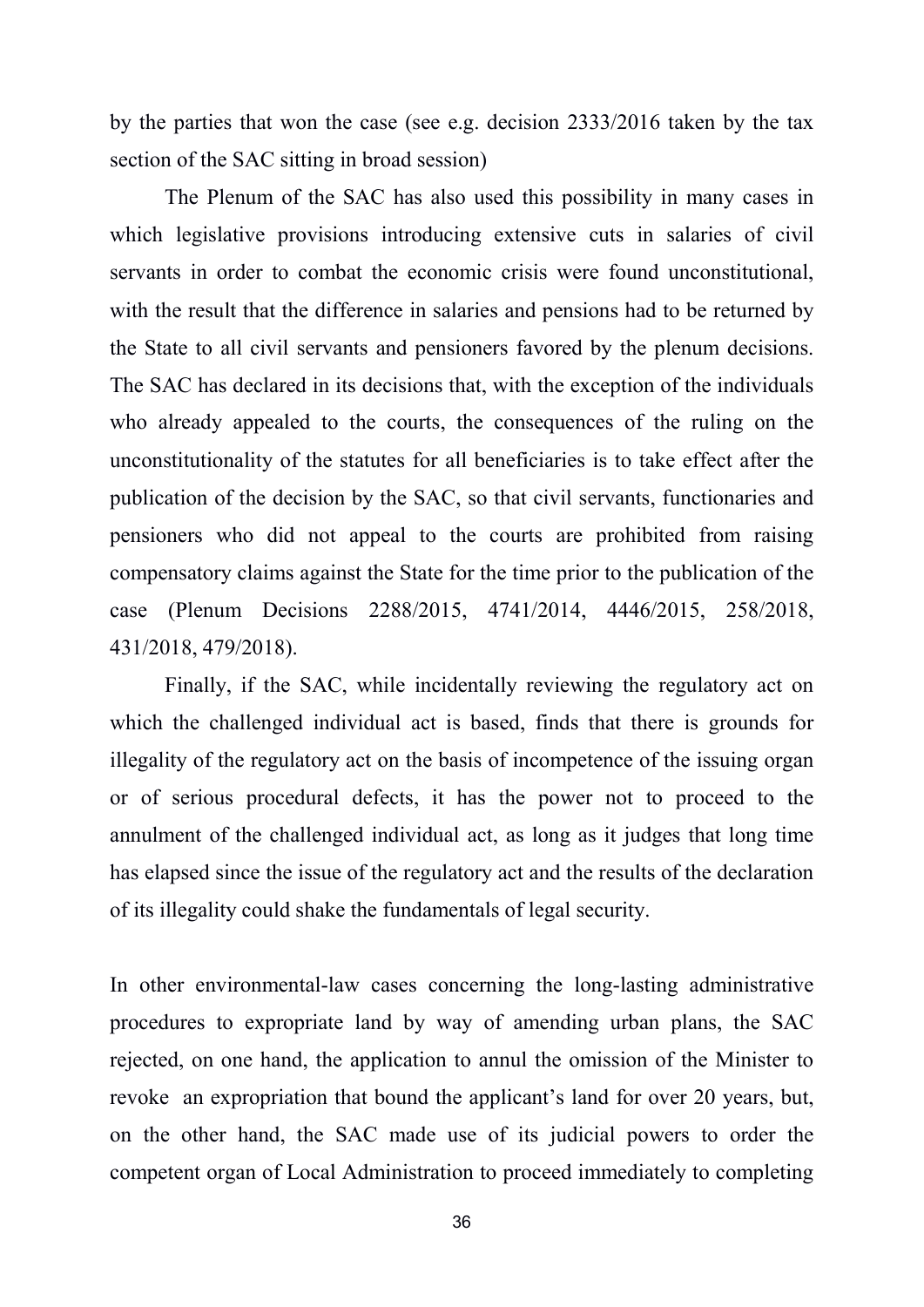the expropriation of land after paying full compensation to the party aggrieved within a set time-limit (of one year). The SAC also described the consequences to be drawn in the case that the Administration failed to conform to this order: after the expiration of the set deadline the aggrieved party would have the right to ask for the immediate revocation of the expropriation which would then be compulsory and judicially enforceable on the Administration (SAC decision 2142/2016 taken by the environmental section sitting in broad session, as followed by constant jurisprudence of the same section).

*2. As far as your SAC serves as a court of appeal:*

*a) What is the possible content of decisions of your SAC:*

*- cassation of the decision of the lower court and remitting the case back to the lower court?*

*- cassation of the administrative act?*

*- obligation of the administrative authority to issue an administrative act?*

*- obligation of the administrative authority to issue a new discretionary decision?*

*- obligation of the administrative authority to act in a certain way (other than by administrative act: payment, omission…)?*

*- issue an administrative act itself?*

*- issue a discretionary decision out of its own authority?*

*- remit to the constitutional court?*

*- issue a legal opinion/authoritative interpretation of the law without connection to a single case?*

*- other?*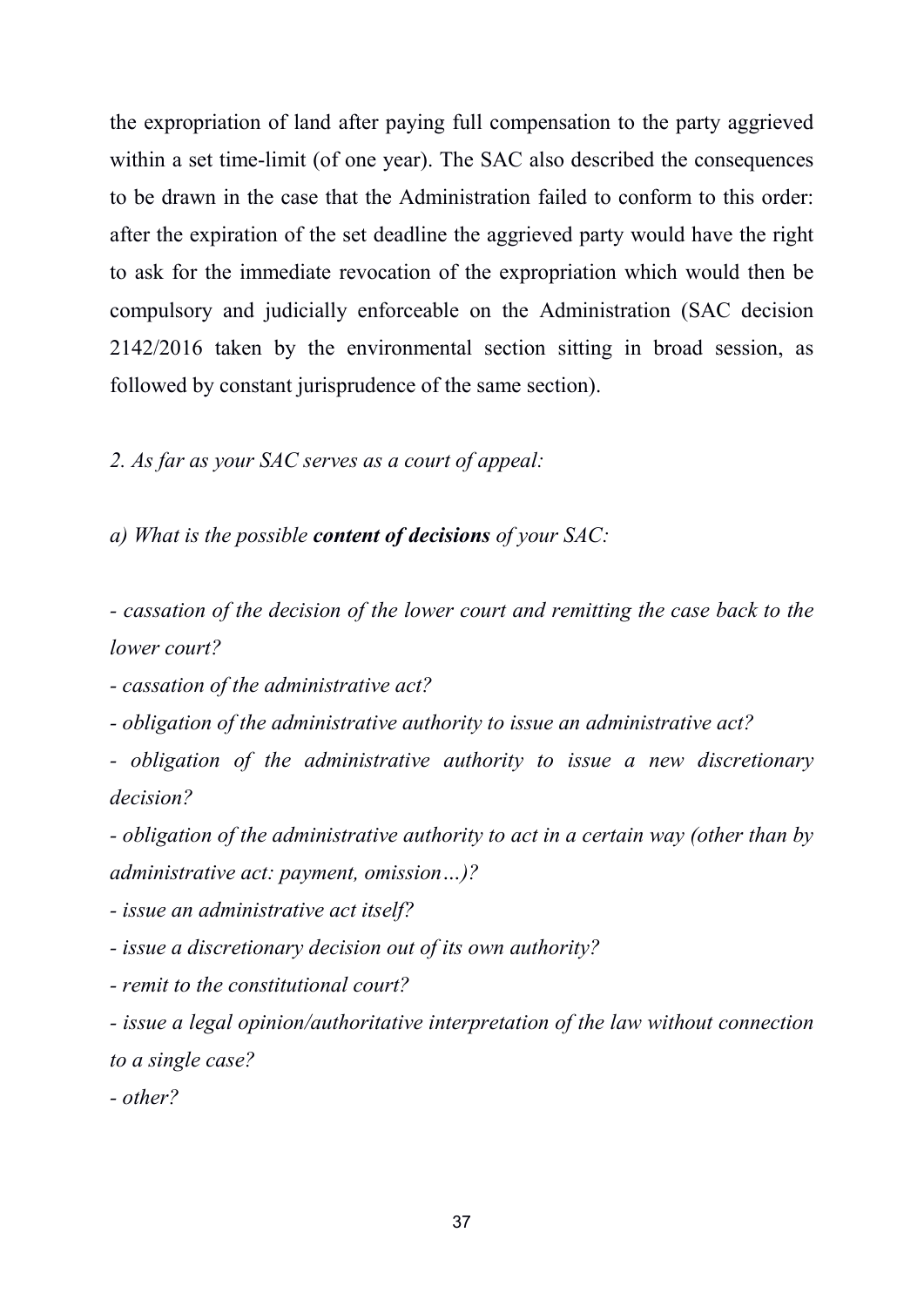After the SAC finds that there is grounds for appeal and vacates the judgement of the lower court, it has the power to try the initial application for annulment as a normal judicial review case. In such circumstances the SAC has the power to form the content of its decision in the way shown above.

*b) To what extent can or must your SAC rely on the facts as they were investigated and determined by the lower court?*

When the SAC examines an application for revision, it is under the obligation to take the facts as determined by the lower court. When the SAC acts as an appeal court, after it has found that the appeal is admissible and that there is grounds of appeal, it is under the obligation to investigate and determine of its own motion the facts of the case, within the boundaries set by the accepted grounds of appeal, like it would do in all other judicial review cases.

*3. a) When your SAC serves as a first instance court, does it apply the same rules of court procedure as the common first instance courts?*

In judicial review cases, the SAC and the lower courts acting as first instance courts follow the same rules of procedure as found in the Codified Law of Procedure before the SAC. To put it more correctly, it is the ordinary first instance courts that follow the SAC rules, as provided for by the legislation governing the procedure before the ordinary court of appeals.

### *b) If not, what are the differences?*

Certain differences in procedure are to be found in provisional protection proceedings in asylum / deportation cases and in cases of public contests for the award of public contracts (like shortening of deadlines etc.), whereby the granting of rapid judicial protection is of vital importance.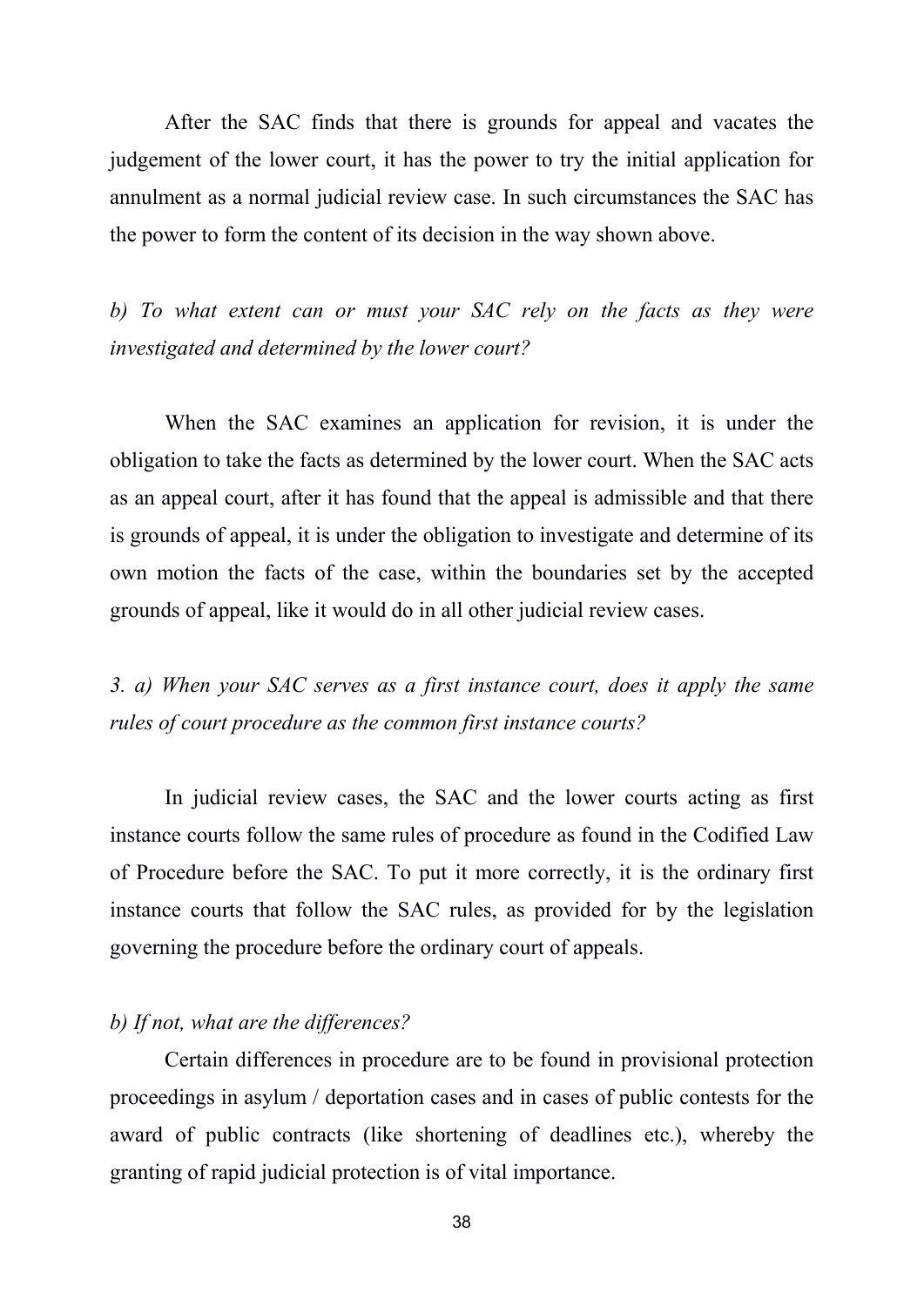*4. As far as there is a specific procedure of admittance of appeals before the SAC, are there different rules of procedure for these procedures of admittance than for admitted appeals' procedures?*

There is no separate, specific procedure as such.

*5. Are there (compulsory, facultative) public hearings in procedures of admittance and or the admitted appeals' procedure?* Not relevant.

*6. Do the decisions of the SAC have an effect on other cases than the one decided?*

According to the Constitution, the Administration is bound to comply with the judgements of the courts and of the SAC in particular and any violation of this principle provides grounds for review for the subsequent administrative action in the same case. Like all judicial decisions, the judgements of the SAC provide "*erga omnes*" the authority of "*res judicata*" for judicial and nonjudicial authorities alike, as regards cases where the administrative-law matter judged is of primary importance (Article 50 para. 5 of the codification of the SAC). The judgements of the SAC are subject to compulsory enforcement against the Public Sector, local government agencies and public law legal persons. The administration must refrain from any action contrary to the decided issues and must even use means of positive action to validate the effects of the pronounced judgements. A breach of this obligation renders liable before the criminal and civil courts any responsible civil servant. The process of the compliance of the Administration to a particular pronounced judgement is monitored by the SAC with special proceedings taking place in camera. Also in cases where the SAC has held with its judgement that the challenged individual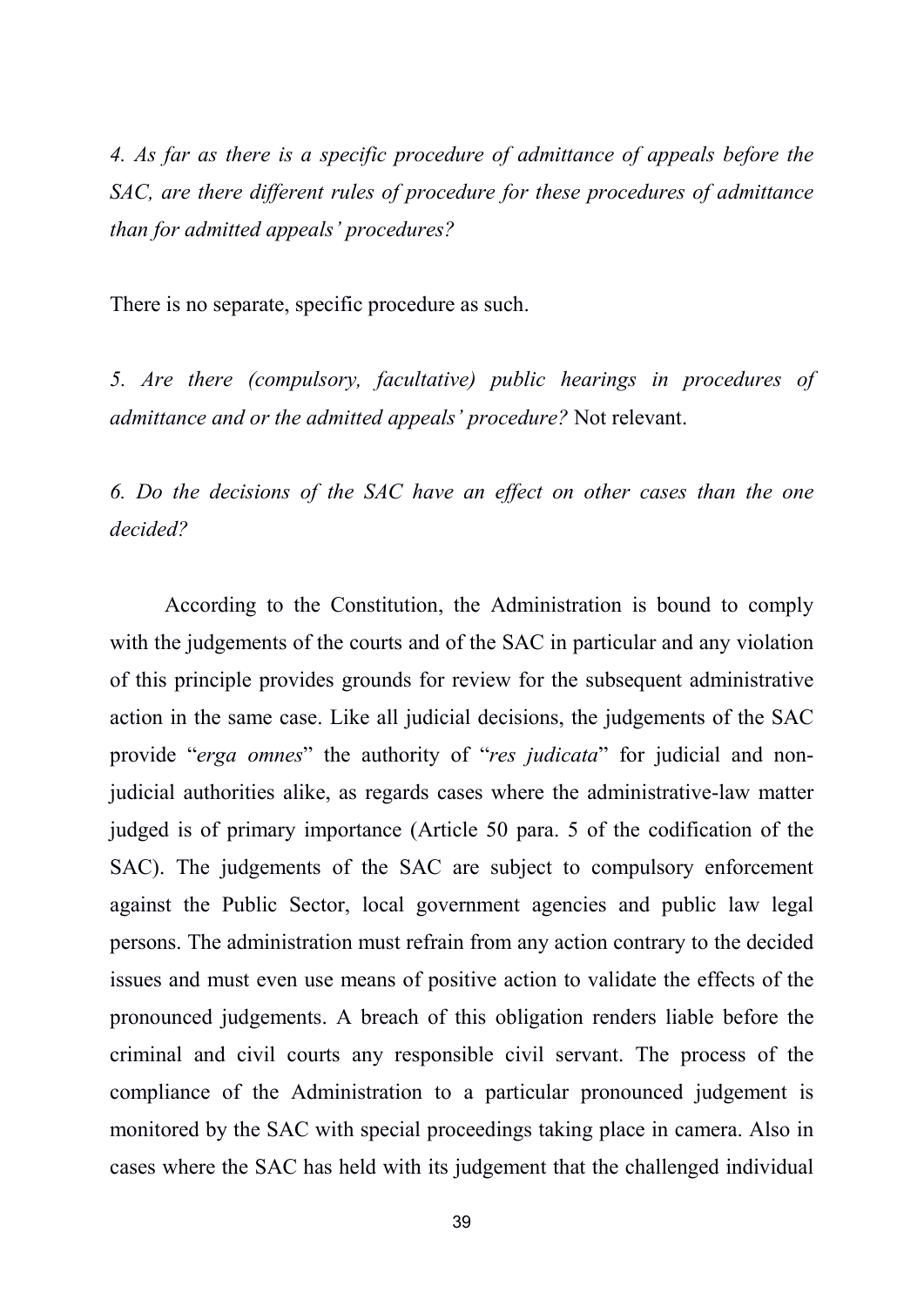act is invalid because it was based on a provision contrary to higher law or on an administrative regulation with no legal statutory authorisation, the Administration is obliged to reconsider within the bound competence or the margin of appreciation accorded to it by law and finally revoke all similar administrative acts, upon petition of the affected party, by taking into account any possible adverse public interest, the interests and rights of third parties acquired in the meantime in good faith and the time elapsed since the issue of these acts. The omission of the Administration to reconsider and revoke similar acts under the above-mentioned conditions can also be challenged before the SAC (SAC decisions 2176, 2177/2004). Furthermore, according to Article 51 para. 6 of the Law on the Special Highest Court, the revocation of administrative acts which are founded on statutory provisions held unconstitutional and which have been performed during the period of retroactivity of the Special Court's decision, is mandatory within six months following publication of the decision.

# *a) Are lower instance courts bound by law to follow decisions of the SAC in other (similar) cases?*

The judgements of the SAC provide the highest authority on legal precedent for the lower administrative courts and set the standards for the interpretation of the Constitution and the laws and for the advancement of legal theory and practice. Judges of lower instance courts are bound by law to follow decisions of the Supreme Courts of the country in general only in the exceptional circumstances provided for by the Constitution (Article 100 para. 4 regarding decisions of the Special Highest Court) and ordinary law (Articles 48- 51 of the Law establishing a Special Highest Court, Article 1 of Law 3900/2010 establishing the model/pilot trial before the SAC). According to Article 100 para. 4 of the Constitution, provisions of a statute declared unconstitutional shall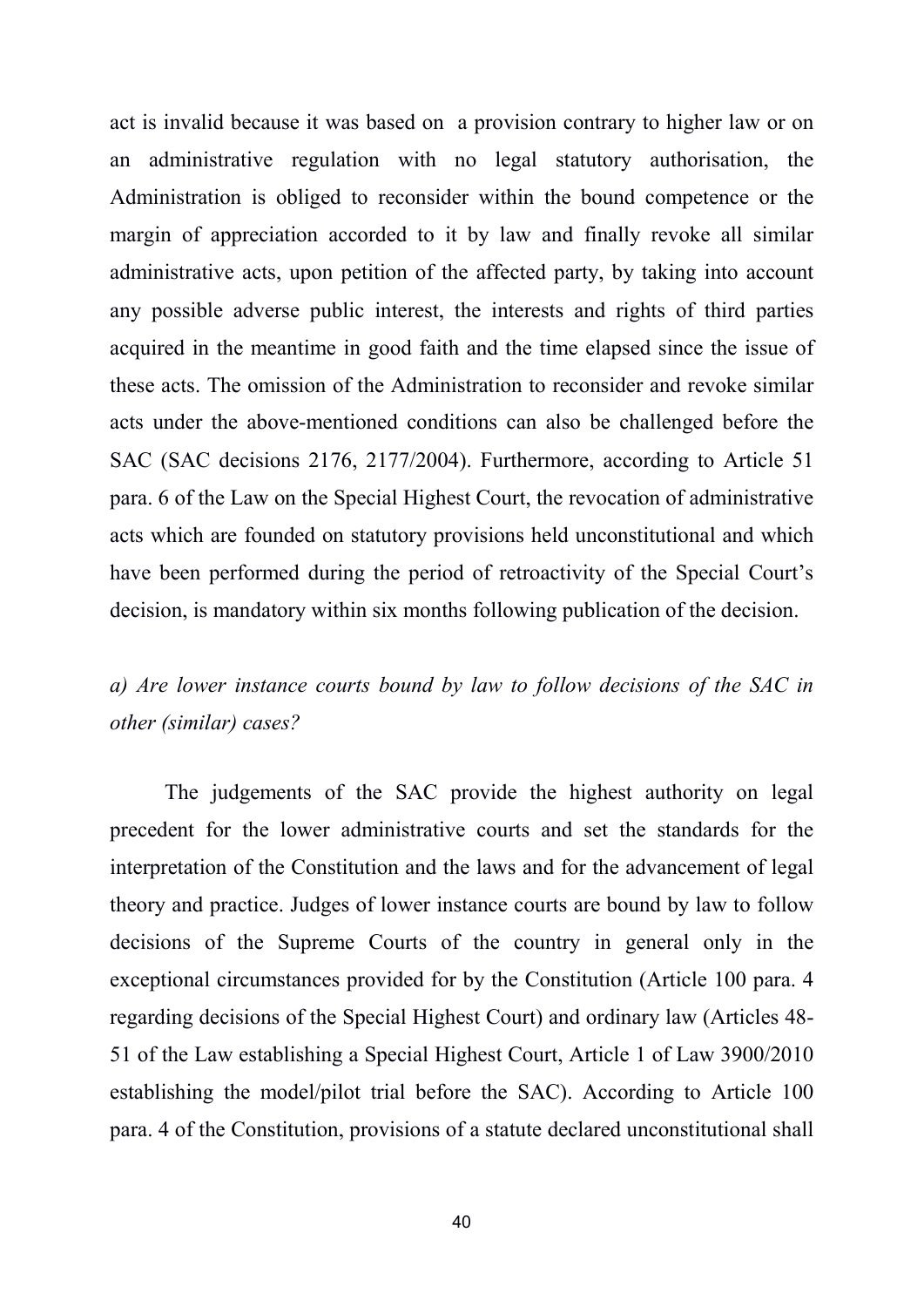be invalid as of the date of publication of the respective judgement, or as of the date specified by the ruling.

1) According to Article 51 of the Law on the Special Highest Court, a decision by the Special Court resolving a dispute concerning assessment of the constitutionality of a law or its interpretation shall have force *erga omnes* as from its delivery in open court, save in the case that the Special Court decides itself, by reasoned decision with effect *erga omnes*, that the provisions held unconstitutional are invalid even in respect of the period up to the publication of the decision. Also in the case that the SAC or any other court has requested a preliminary ruling by the Special Highest Court, the case remains pending before the court requesting the ruling which, upon delivery of the Special Court's ruling, shall try the case again at the request of one of the parties or of its own motion, it being compelled to abide by the ruling of the Special Court which shall be transmitted to it by the Registrar of the Special Court (Article 48 of the Law establishing a Special Highest Court). Finally, any court which has pending before it a case requiring the application of the provisions of a law concerning which litigation is pending before the Special Court as provided in Article 48, shall, after learning of such litigation by any means whatsoever, of its own motion refrain from delivering a final judgement until the Special Court has ruled (Article 50 establishing a Special Highest Court).

2) As from 1.1.2011 any application for judicial remedy pending before the administrative courts may be introduced for judgement by the SAC following an act of the President of the SAC, the senior Vice-President and the President of the competent Section, issued upon request of one of the parties, when an issue of general interest with effects on a larger number of people is at stake (model or pilot trial established by Article 1 para. 1 of Law 3900/2010). Ordinary administrative courts may request a preliminary ruling from the SAC when they are faced with a similar issue (Article 1 para. 1 of Law 3900/2010). These applications to the SAC are widely publicized and the lower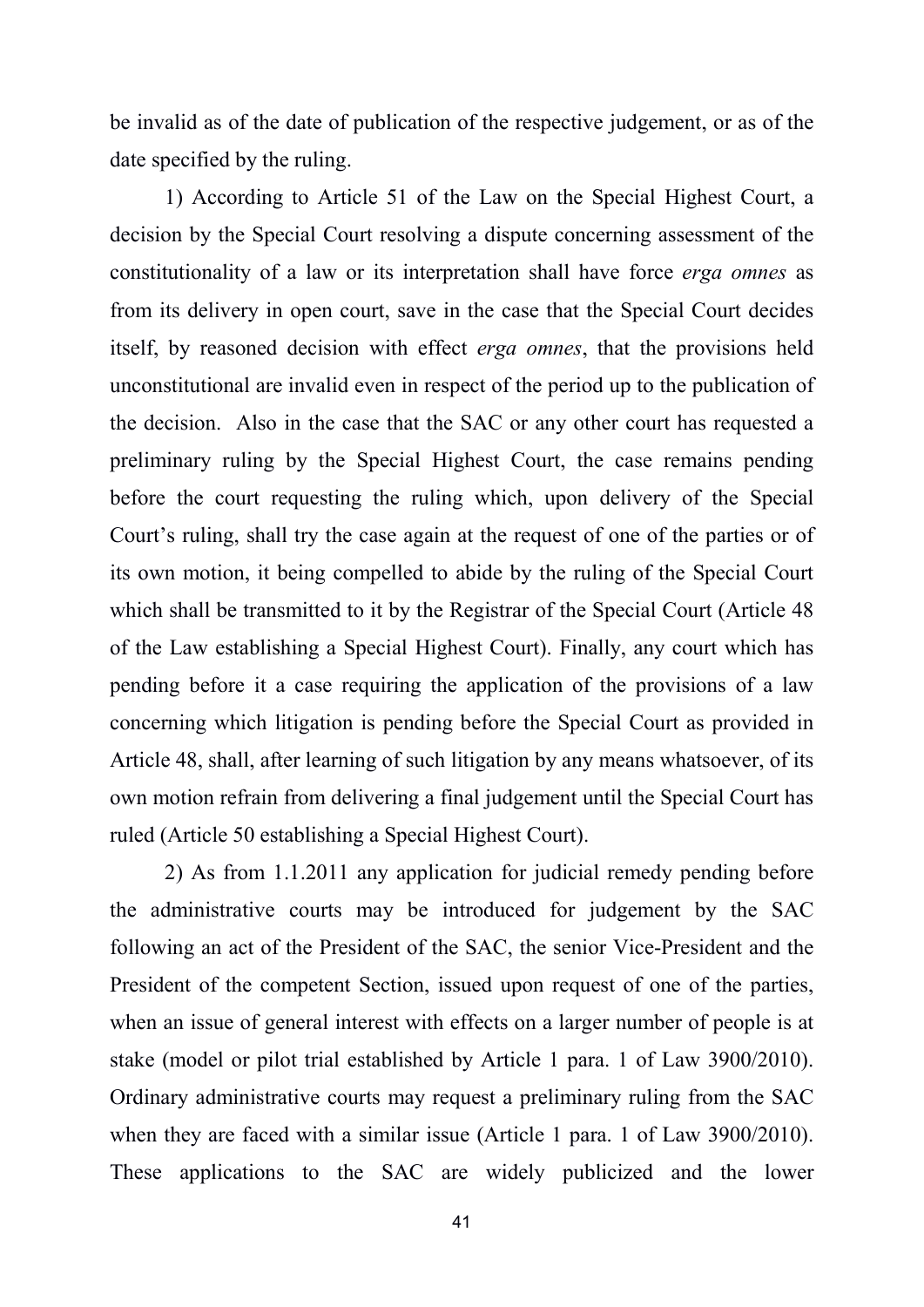administrative courts with pending cases facing the same legal issue presented before the SAC to be resolved with a model / pilot decision, are obliged to stay proceedings and await the decision of the SAC which they are then legally obliged to follow and apply in their own cases.

### *b) If so, under which conditions can they deviate from a decision of the SAC?*

In all other cases the administrative judge as well as the judge of the SAC is master of his own case and is entitled to apply his own legal opinion on a matter already judged by the SAC, even in a way different than previously judged, on the condition that he cites the existing (opposite) jurisprudence. There is no legal provision that imposes on lower courts the obligation to follow the jurisprudence of the SAC. In principle lower courts can even change the jurisprudence of the SAC by presenting in their reasoning persuasive arguments as to the evolution of circumstances or by requesting the SAC to change itself its jurisprudence by way of the preliminary ruling procedure of Art. 1 of Law 3900/2010. The General Commissioner of Administrative Justice can also request such a change by filing a special application of revision which has effects only in law and not on the legal situation of the parties to the case. However, if it becomes clear from the content of the lower court's decision that the judge who made the decision (especially the judge-rapporteur and then also the presiding judge) is not aware of the existing established jurisprudence or if he simply fails to cite the opposite jurisprudence of the SAC, then he is eventually subject to disciplinary review by his superiors for negligence in the performance of his duties.

*c) Is the SAC bound by law to follow its own previous decisions? d) If so, under which conditions can it deviate from its previous decision? 7. Are the judges of your SAC bound by the decisions of other sections within your SAC?*